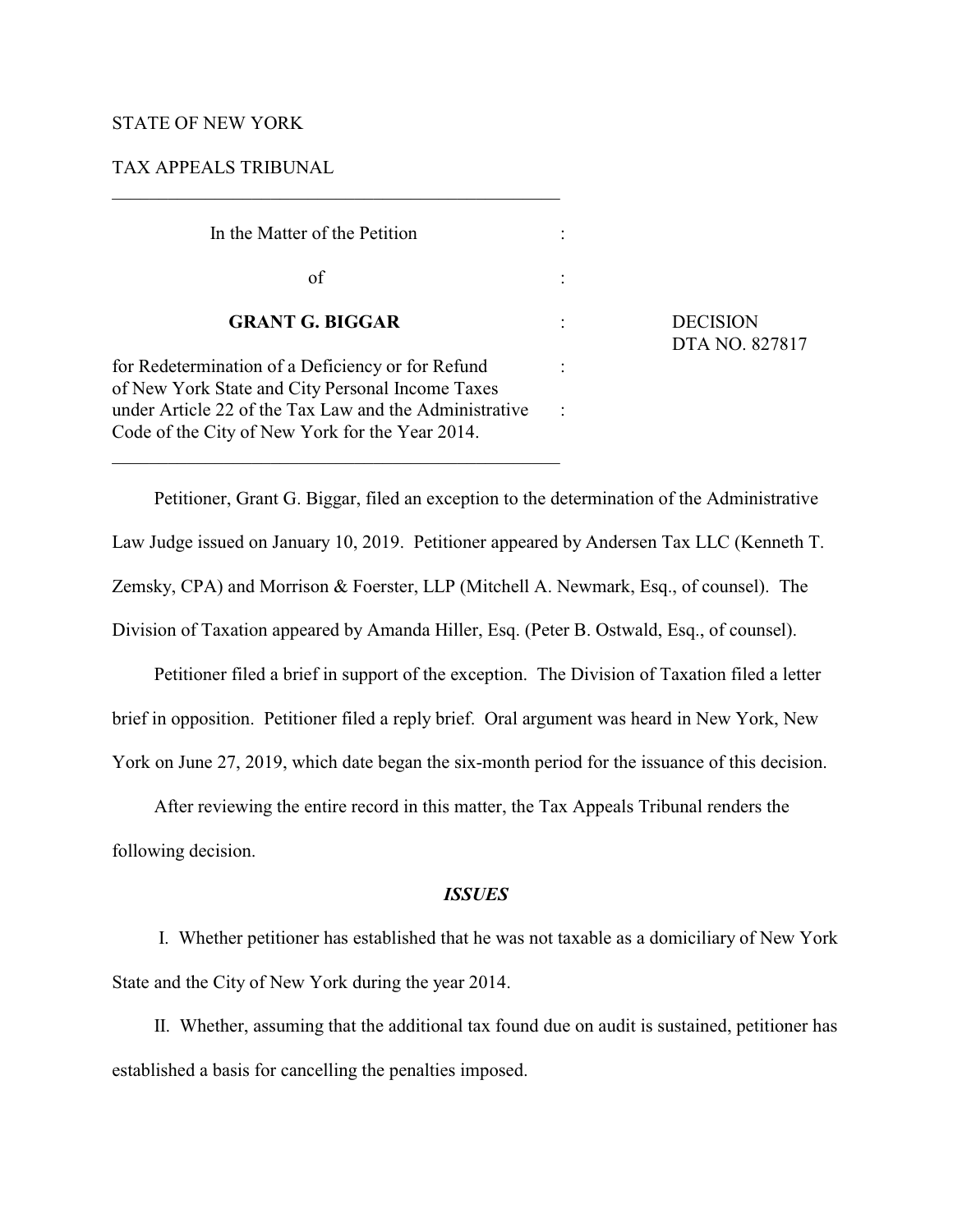#### *FINDINGS OF FACT*

We find the facts as determined by the Administrative Law Judge, except that we have modified findings of fact 4, 17, 19, 21, 22, 34 and 35 to more accurately reflect the record. We have added an additional finding of fact numbered 36 herein, which replaces finding of fact 36 as found by the Administrative Law Judge, which listed the Administrative Law Judge's rulings on proposed findings of fact. As so modified, the Administrative Law Judge's findings of fact and the additional finding of fact appear below.

1. Petitioner, Grant G. Biggar, filed form IT-203 (New York State nonresident and partyear resident income tax return) for the year 2014 as a nonresident of New York, with a filing status of single. Petitioner checked the "No" box on line H of the return, which asks "[d]id you or your spouse maintain living quarters in NYS in 2014?," and left blank the "Taxpayer's permanent address" box on page 1 of the return.

2. On August 9, 2016, following an audit, the Division of Taxation (Division) issued to petitioner a notice of deficiency asserting additional New York State and New York City personal income taxes due for the year 2014 in the aggregate amount of \$2,082,465.00, plus interest and penalties. This notice was premised upon the assertion that petitioner was a domiciliary of New York State and New York City for 2014.

3. Petitioner was born in Nevin, New Zealand, the oldest of four children, two brothers and a sister. After going to primary school in Nevin, he moved with his family to Auckland, New Zealand's largest city, where he lived with his family in a suburban, 3,000 square foot house at 6 Pickwick Parade. He attended Auckland University, where he obtained a degree in commerce with a major in accounting. Seeking a career in business, and wanting the best background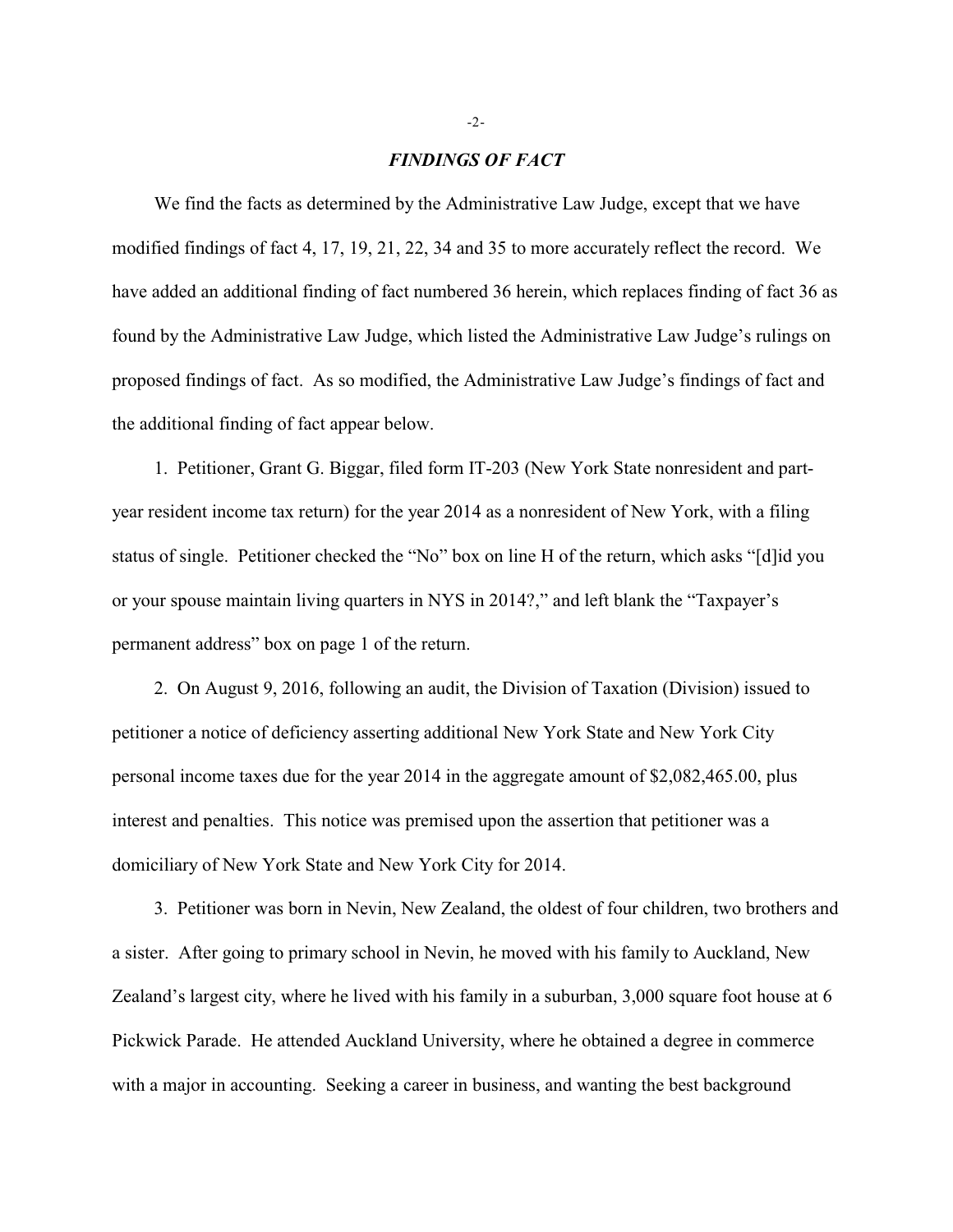possible, he decided to become a chartered accountant, the equivalent of a certified public accountant in the United States. In order to get the three years of relevant work experience needed to become a chartered accountant, he accepted a position with the Auckland office of the accounting firm Deloitte Touche, where he worked for about three years, while living at the 6 Pickwick Parade address. He became a chartered accountant and a member of the New Zealand Society of Chartered Accountants in 1991 and remains so today. In January 1991, he accepted a three-month assignment to Deloitte Touche's Vancouver, British Columbia office to help with the tax return preparation season. After completing the Vancouver assignment and traveling in Europe for a few months, petitioner took a position with Bankers Trust (BT) in its London office in January 1991.

4. At the hearing, petitioner testified about his motivation for leaving New Zealand to work abroad. His time in Vancouver convinced him that the New Zealand business world, particularly finance, was small, but that there were great opportunities internationally. Moreover, he had a desire to prove himself on the world stage. Just as importantly, however, he was focused on "wealth creation." He explained that, when he was growing up, his parents had lived a month-to-month financial existence, which he did not want to repeat. In this regard, he realized that to achieve real wealth, "it was necessary to have a share in the value you're creating," which he could do by "mov[ing] from less . . . of an employee relationship to more of an owner relationship."

5. At BT, petitioner worked in the "middle office" area, which kept track of and controlled the trading activity of overseas traders. London was where he started establishing good business contacts that he still relies on today. While at BT, petitioner became a United Kingdom (U.K.)

-3-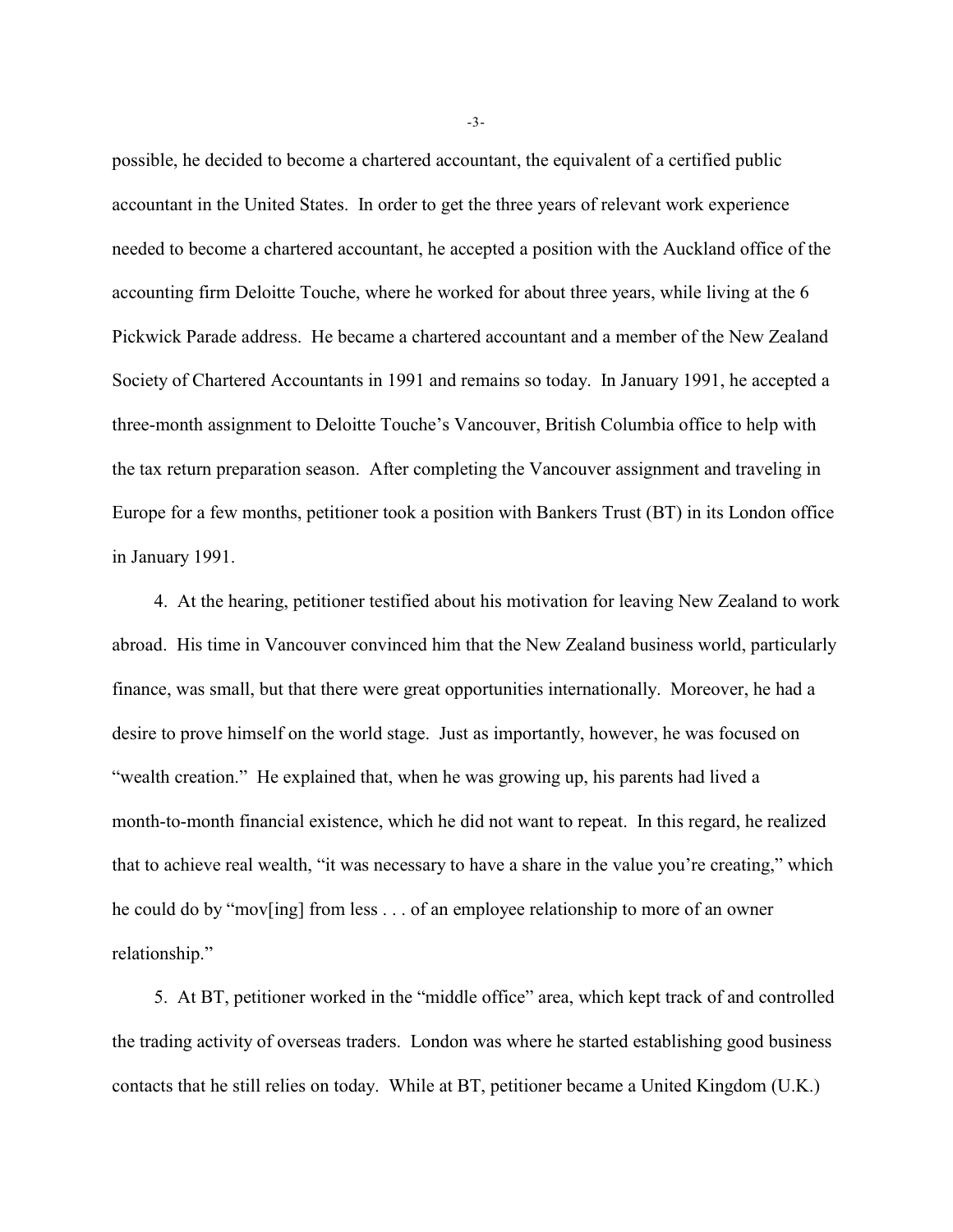citizen and obtained a U.K. passport. Petitioner testified that he obtained the passport in order to facilitate working and traveling in the European Union. Obtaining that passport did not require him to renounce his New Zealand citizenship, and he remains a New Zealand citizen today. In January 1993, he accepted a transfer to BT's New York City office, which gave him the opportunity to work in a bigger middle office group and gave him closer contact with BT's traders.

6. In May 1996, petitioner accepted a position with the New York City office of Intercapital, a U.K.-based brokerage firm. The position was appealing to him because it offered an opportunity to be close to the "client relationship," which was better compensated as well as more enjoyable. There he sat at the trading desk, working with clients and arranging transactions. Petitioner testified that another career opportunity came up in 1998, when a group of employees left the company's Sydney, Australia, office. To help out, petitioner spent a few months working there in 1998, and was formally transferred to that office in January 1999. At that time, he did not intend to sever his New Zealand resident status because there is "free transfer of labor between New Zealand and Australia." While at Intercapital, he met co-workers who were with the company "from the start" and, as a result, were able to achieve wealth.

7. With that lesson in mind, he left Intercapital in early 2000 to join Creditex Group (Creditex), an early stage company founded by a friend. Creditex executed and processed credit default derivative contracts. Before Creditex's advent, the credit derivative brokerage business was an opaque, voice-arranged market. By bringing technology to bear, Creditex was able to bring more transparency and more exchange-type regulation to that market, thereby generating significant shareholder value. From the outset, petitioner was part of Creditex's six-member

-4-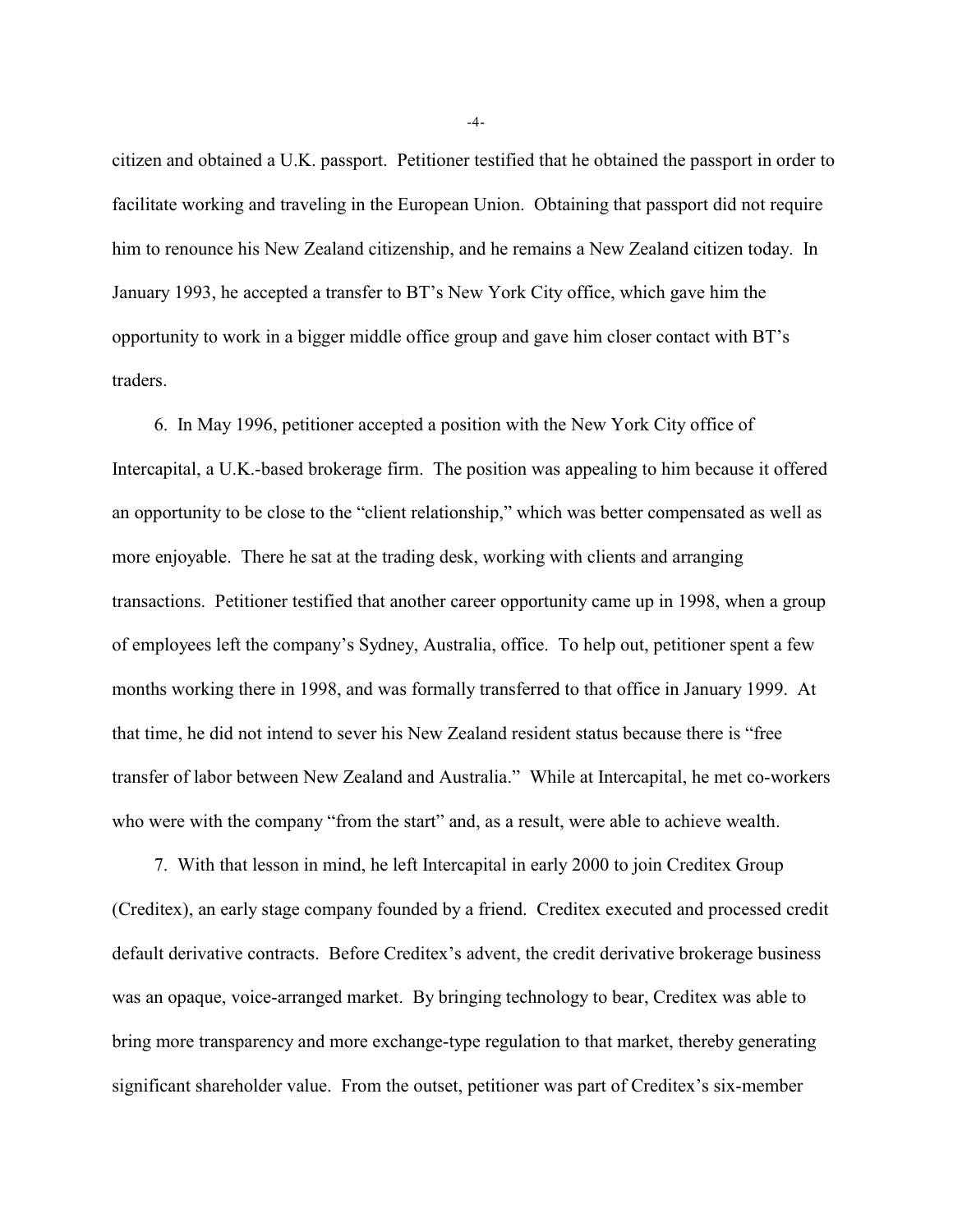senior management team, and his role at the company was very significant. Joining Creditex in early 2000, he set up the company's Sydney, Australia, office. When it became evident that the London market would be more important for the company, petitioner transferred in January 2002 to the company's London office, where he ran Creditex's non-United States business. That office had 100 employees by 2010. In 2004, petitioner received significant stock options pursuant to Creditex's 10-year stock option plan. An employment agreement dated February 26, 2004, between petitioner and Creditex, lists a London address for petitioner.

8. Creditex was sold to Intercontinental Exchange, Inc. (ICE) in June, 2008 for \$625 million, all but \$65 million of which was paid in ICE equity shares. As part of that transaction, ICE took over Creditex's stock option plan, which led petitioner to exchange Creditex shares for shares in ICE. It was only when this occurred that petitioner achieved his idea of financial independence.

9. Being part of Creditex's success and growth was a very "powerful" experience for petitioner, and he had assumed that he would probably leave the company when it was sold. Once the sale to ICE occurred, he thus began to look around for the next opportunity. In 2010, ICE asked him to become president of Creditex and take over its New York office, which involved moving to New York City. The position appealed to him because it would give him the experience of being part of a senior management team of a public company such as ICE. On July 8, 2010, petitioner signed an employment agreement with Creditex for the position of president of Creditex. The employment agreement was for a year and it automatically renewed for an additional six months every six months, unless one of the parties notified the other to the

-5-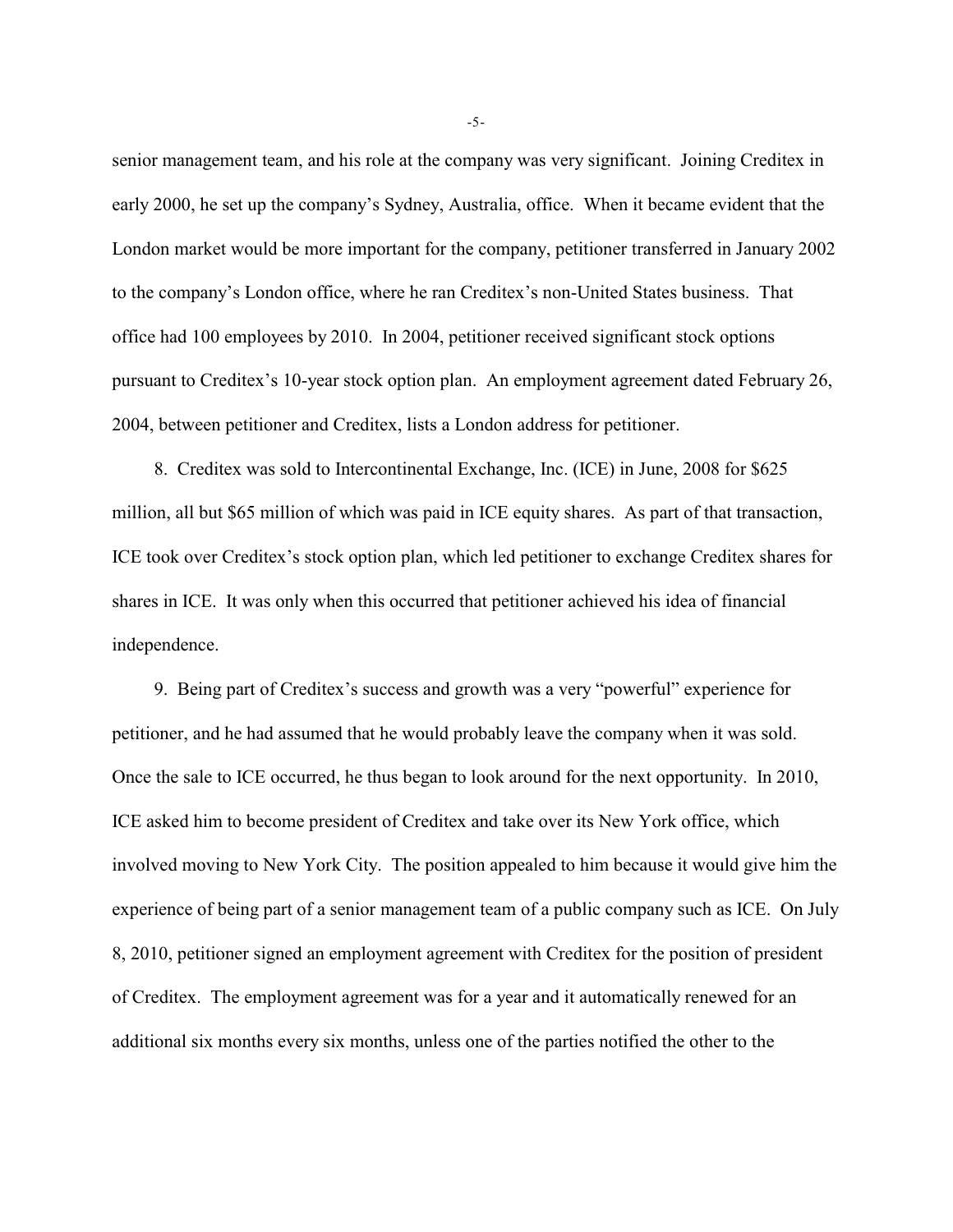contrary. The agreement stated that petitioner's duties were "those commensurate with Executive's position that are set from time to time by ICE's Chief Executive Officer."

10. Petitioner testified that he did not see the new position as "permanent" because his chief task was to oversee the integration of Creditex with ICE, which, by its very nature, was not a long-term task. As president of Creditex, petitioner had to manage the company through the world financial crisis of 2009 and 2010. In 2010, trading volume in the credit derivative market collapsed, as credit derivative products fell out of favor, thereby necessitating significant staffing reductions in Creditex's sales teams. Petitioner did not testify as to whether, in accepting the position as president of Creditex, he expected to leave New York City once the position ended.

11. As part of the transfer to New York City, ICE obtained an L1 visa for petitioner. The L1 visa, which he described as a "management transfer" visa, allowed him to work in the United States. An L1 visa is not permanent and is tied to the job for which it was obtained, such that petitioner would have to leave the country once his position with Creditex terminated. At his request, ICE also applied for a permanent resident visa (green card) on his behalf, which took about a year to process and was granted in 2012. The card indicates that petitioner has been a resident of the United States since June 1, 2012. Petitioner testified that he wanted the green card because it gave him an option to stay in the United States if his employment with Creditex ended. He never considered becoming a United States citizen and is not sure that he is eligible.

12. After only renting property during his years in London, petitioner bought a two bedroom, 2 ½ bath, 2,600 square-foot loft apartment on Laight Street in the lower west side of Manhattan for \$2.9 million in December 2009. In 2010, he had a renovation done on the apartment by a New Zealand architect, Davis Howell, for \$600,000.00 to \$700,000.00. The

-6-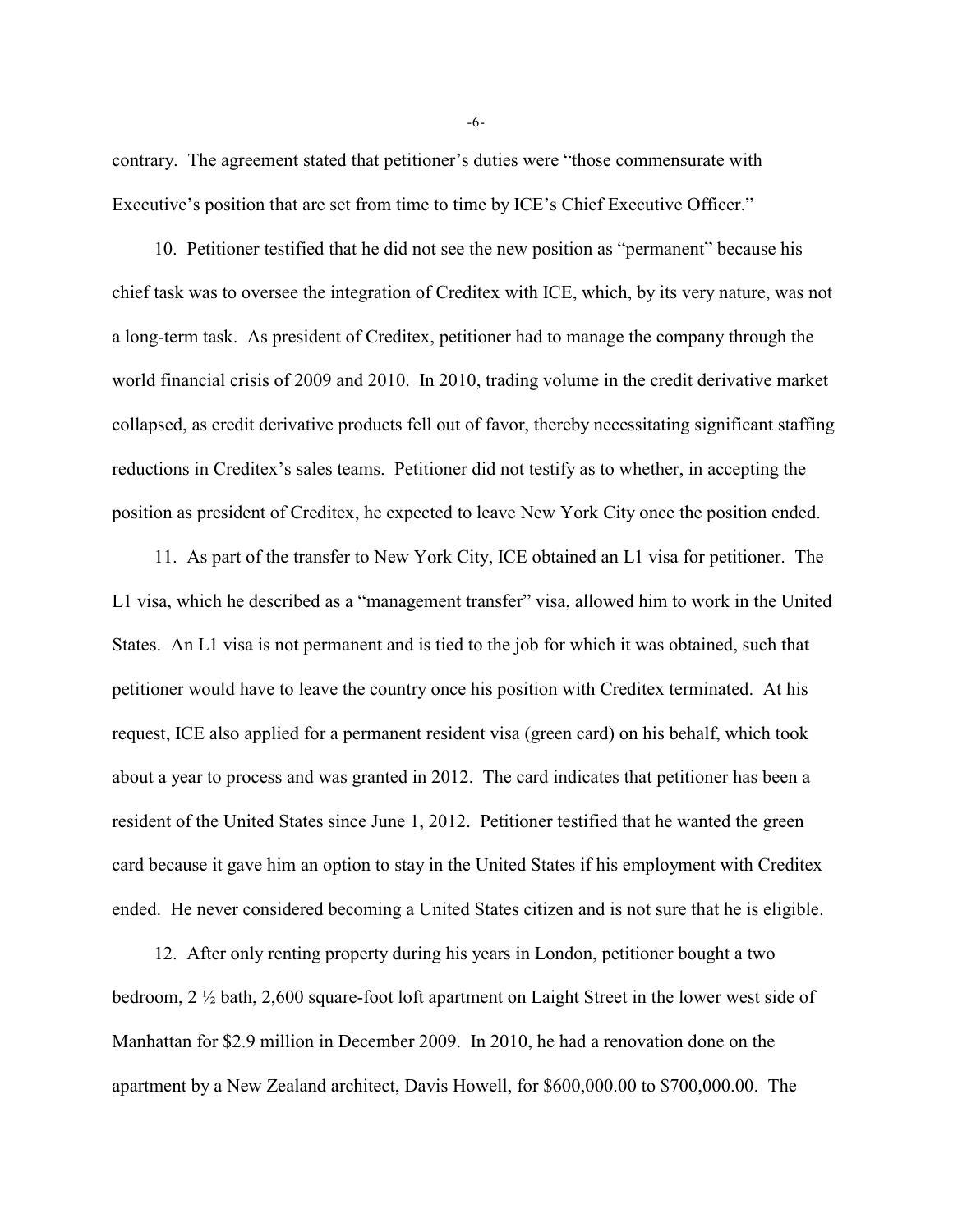renovation was the subject of a magazine article in a New Zealand publication, "New Zealand Home," which explained that: "[f]rom the shell of a soulless developer fitout, the collaboration between client, architect and interior designer has produced a home with warmth and character, one that suits the owner's tastes and lifestyle." The article emphasized the active role petitioner played in the renovation:

"Biggar was particularly involved in this process, hitting the taste-making luxury furniture showroom BDDW in Soho most Saturdays. 'It's a nice time, because the client can share the process and do their own selecting and buying. That was very much Grant's experience–and he wasn't timid about it, he was up for anything,' says Howell. 'It was like he had a birthday every weekend.'"

The article also mentions that major apartment renovations can often function as investments, given New York's "astoundingly resilient market." Petitioner did not testify that his purpose in buying and renovating the Laight Street apartment was as an investment.

13. For 2010, petitioner filed form IT-203, dated May 31, 2011, reporting all of his Federal adjusted gross income as New York State income. On lines 73 and 73a, petitioner indicated that he moved into New York State on June 14, 2010. Petitioner did not check "Yes" or "No" on line 74, which is for nonresidents. Petitioner also filed a change of city resident status form (IT- $360.1$ ) in 2010.<sup>1</sup> On that form, petitioner checked box A for a New York City change of residence, and reported that he was a New York City resident from June 14, 2010 to the end of the year. The New Jersey accounting firm of Untracht Early LLC (Untracht) prepared the return and the return bears petitioner's signature.

<sup>&</sup>lt;sup>1</sup> The IT-360.1 indicates that it is to be filed as an attachment to either the IT-201, New York State resident income tax return, or the IT-203. The IT-360.1 filed by petitioner in 2010 was introduced into the record as an attachment to an affidavit by the auditor. That affidavit does not say whether the IT-360.1 was filed as an attachment to petitioner's IT-203 for 2010 or as a separate document, but, in his testimony, Mr. David Perez, the CPA who prepared petitioner's 2014 return and who reviewed petitioner's returns for earlier years in preparation therefor, referred to the IT-360.1 as being attached to petitioner's 2010 income tax return.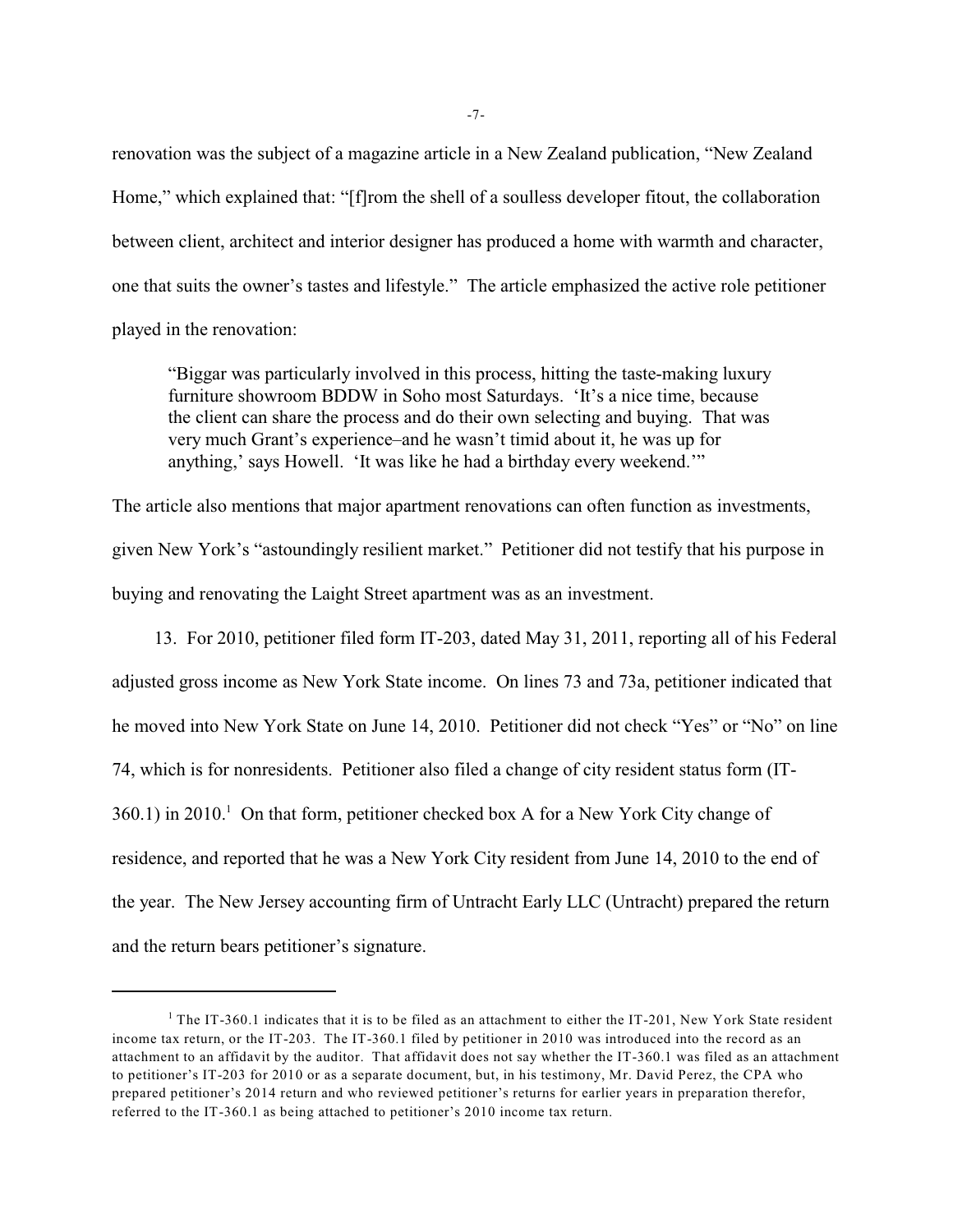The instructions to the IT-360.1 for 2010 stated:

"If during the tax year you had a New York City or Yonkers change of resident status, you must complete Form IT-360.1. . . . If you changed both your NYS residence and New York City or Yonkers residence during the same tax year, you must complete both Form IT-203, *Non-Resident and Part-Year Resident Income Tax Return*, and Form IT-360.1.

Your move into or out of New York City or Yonkers will be recognized as a change of resident status if:

— at the time of your move, you definitely intended to permanently leave your home and residence; and

— you definitely intended to establish a permanent home (domicile) someplace else.

The New York State Tax Department will consider your actions as well as your statements in deciding if you have met both conditions for a change of resident status<sup>"</sup>

14. At the hearing, petitioner could not remember who had recommended to him the

retention of Untracht as his tax preparer. Included in the audit file is a letter dated December 8,

2009, in which ICE's chief financial officer outlined the assistance ICE would give petitioner to

help him transition to having New York City as his primary work location. The letter states that:

"[because] this relocation will complicate your personal tax situation, ICE, at its expense, will retain an outside tax advisor to advise you and ICE on your tax matters related to this transition. This outside tax advisor will also be retained by ICE to prepare your personal tax filings in both the U.K. and the U.S. and will continue to be retained by ICE until such time that your tax situation is no longer impacted by your transition from the U.K."

Nothing in the record indicates whether Untracht is the outside tax advisor referred to in the

December 8, 2009 letter.

15. At the hearing, petitioner did not specifically address his understanding of his filing of

the IT-203 return with the attached IT-360.1 form in 2010. In response to the question of why he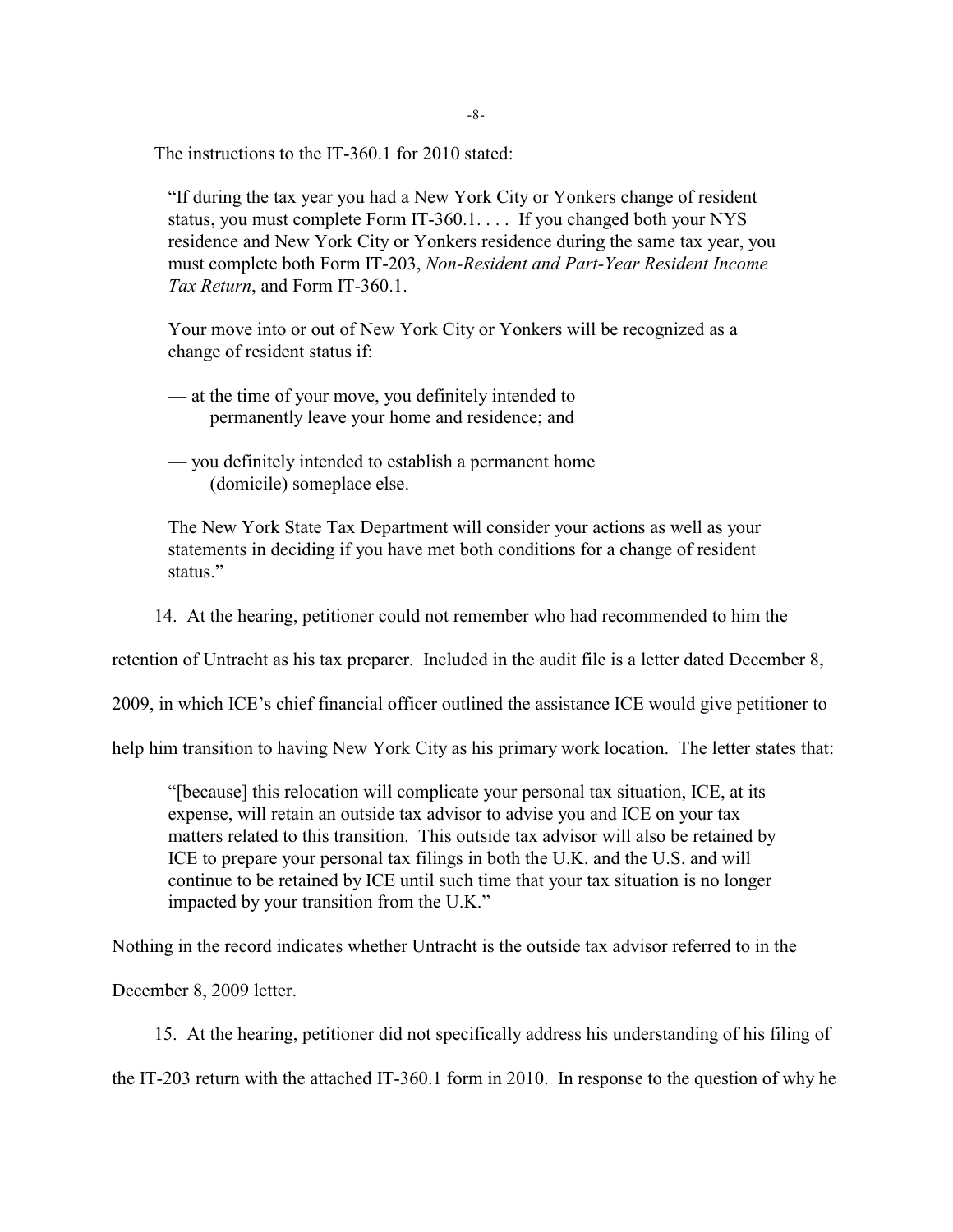filed "resident income tax returns in New York" for the 2010 through 2013 tax years, he responded "[b]ased on advice from my tax advisors, but I believe it was because the day count was such that I was considered a New York resident for tax purposes" and that his filing status was not based on his being domiciled in the State.

16. The record contains a copy of a letter dated October 19, 2012, from Creditex's human resources department addressed to petitioner at his Laight Street apartment confirming his separation from the company as of that date. The record also includes a separation agreement with ICE dated December 1, 2012, which lists petitioner as residing in New York State. The agreement included a nine-month covenant not to compete clause. Petitioner testified that he did not see his time in New York "developmentally speaking, in terms of career progress," as any different from his time in London or Sydney.

17. Petitioner remained in New York City after leaving Creditex/ICE in 2012. According to petitioner, he had achieved financial independence by that point, having accumulated shares of stock in ICE at the time of its purchase of Creditex in 2008 and as a result of receiving shares as part of his compensation plan as president of Creditex. He explained his decision to stay in New York City as follows:

"Yeah, I was trying to figure out really what to focus on next. At that point, I had reached financial independence, so I had a lot of options, and I sort of, you know – you kind of reach the thing you've been working for. But also in those three years in New York, I worked with some pretty amazing people and a lot of those people had also . . . left. So, there were some pretty entrepreneurial people that went out and started other companies. So, I started getting involved in helping entrepreneurs, working with start-up companies, in a lot of cases I invested with them.  $* * * And so, New York has - continues to have a great ecosystem for$ innovation, for start-up businesses, so – and I found that really interesting, spending time with those people."

-9-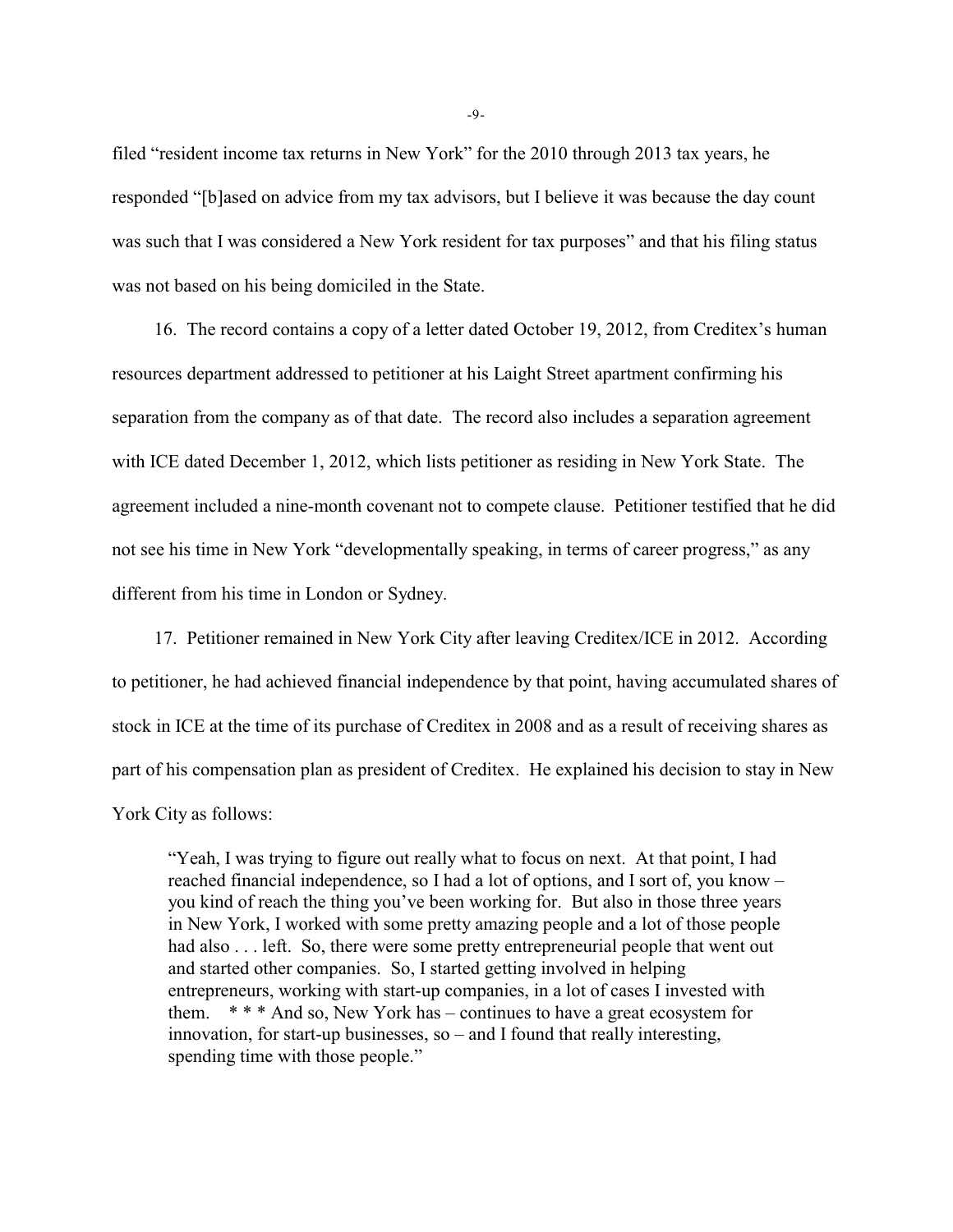When asked what financial activities he undertook in 2013, he emphasized that one of his goals in 2013 (as well as 2012) was to "cement" relationships he had with people whom he had met as president of Creditex and to make sure that they knew he was now an independent investor and available to invest in start-up businesses. During the 2012–2013 period, having considerable cash to invest and being very bullish on the New York City real estate market, petitioner bought two New York City apartments on West 18<sup>th</sup> Street and West 26<sup>th</sup> Street, respectively, which he proceeded to rent out, and still owned and received rental income from as of the date of the hearing. In 2013, he put a down payment on a condominium to be constructed at 150 Charles Street in New York City. Petitioner completed the purchase in October 2015 upon completion of construction.

18. Petitioner purchased and imported into New York artwork worth \$94,000.00 in 2012 and artwork worth \$130,000.00 in 2013. According to petitioner, the artwork was not near and dear to him, as he purchased it sight unseen, through an art collector friend operating in Madrid, Spain, as a means of diversifying his investments, and at the same time putting something on the walls of his Laight Street apartment.

19. In 2014, petitioner was a founding member of Tribeca Angels, a New York City-based organization, which he described as an investment club for high net worth individuals. It got started when he discovered that he and his next-door neighbor were both investors in start-up businesses and they decided that there would be an advantage to pooling the funds they had available for investment. Petitioner has no obligations or duties as a member of Tribeca Angels and receives no compensation. Petitioner has made investments through the organization.

-10-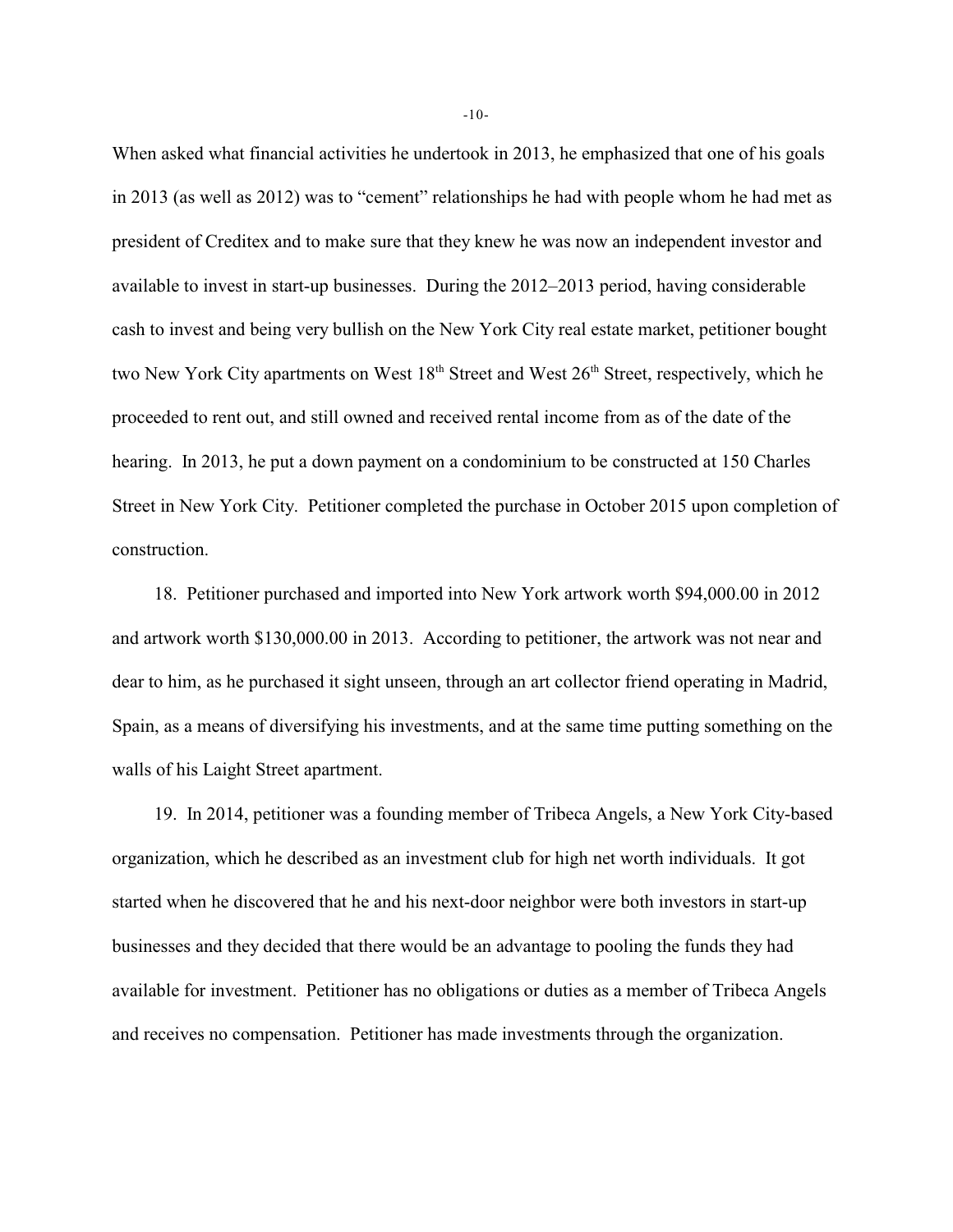20. Petitioner testified that his primary doctor was located in New Zealand and that he only saw doctors in New York when he needed a checkup in order to obtain life or health insurance.

21. In January 2014, petitioner learned that his mother had cancer. Petitioner returned to New Zealand and spent significant time with her until she died in mid-March 2014. Her passing was a great loss to him. Petitioner testified that he was very close to his mother, which he attributed to being the eldest child and not having a family of his own. He had grown especially close to her after her 1991 separation from his father, which was a very trying time for her. When he traveled back to New Zealand, he would stay with her in the family home at 6 Pickwick Parade, Auckland, as he never owned or leased real property in New Zealand prior to 2014. He testified that he received mail there and considered it his permanent home and domicile. Because her sole means of support was a pension he described as "relatively minimal," he purchased a new car for her, which she made available to him when he visited. In addition, he contributed to the upkeep and renovation of the home, including replacing every appliance in the house. After his mother's death, the house was sold and the proceeds were distributed to petitioner and his three siblings, although an allocation to petitioner was carved out of the proceeds to compensate him for his contributions to the house's maintenance. Petitioner's mother also willed to him paintings she had made, which are of great sentimental value to him, and which currently adorn the walls of his residence in Auckland, where he also keeps many family heirlooms, which are near and dear to him, including family photos and books about the family. None of her paintings or family heirlooms are in his New York City apartment.

22. Petitioner testified that, after his mother's sickness and death, New Zealand became the "center of gravity" of his life. He explained that, with the death of his mother, he wanted to be

-11-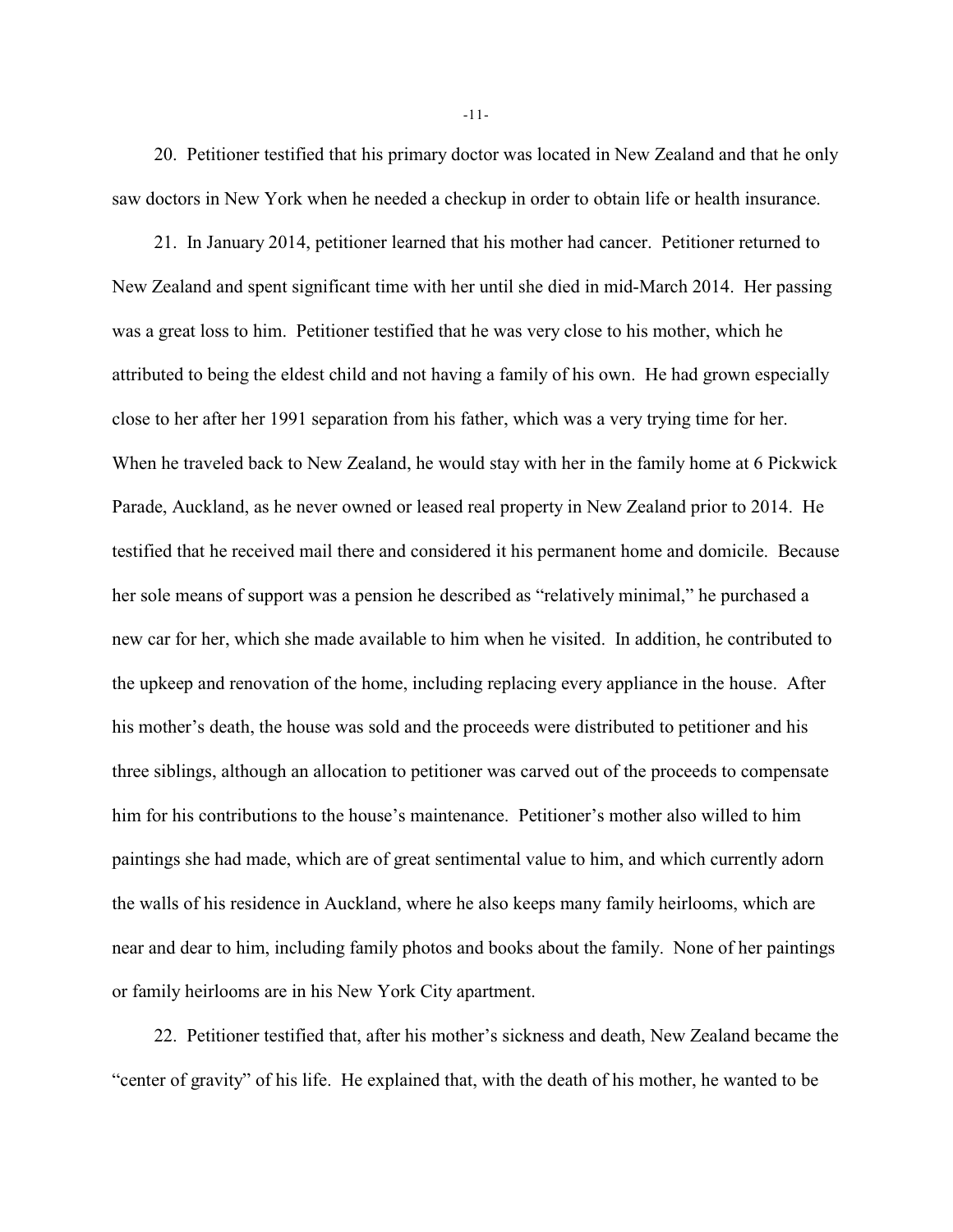closer to his father, with whom he had strained relations since the latter's divorce from petitioner's mother, and he made a "conscious effort" to spend more time with him. On March 11, 2014, petitioner purchased a penthouse apartment on the top level of a three-floor building at 2C Lombard Street in Auckland for \$2.25 million (New Zealand currency), which sale settled on April 10, 2014, according to the contract of sale in the record. The penthouse is 2,000 square feet in size, has three bedrooms, two bathrooms, and parking and storage underneath the building. The penthouse overlooks the ocean in a "premium" address near where he grew up, but not far from central Auckland, and only around 30 minutes from his father's home. Petitioner testified that, while he told his architect who did the renovation on his Laight Street apartment to give the place the feel of a "luxury hotel," his Auckland apartment has the feel of "home" for him. Whereas he would give friends and family the key to his Laight Street apartment in New York City, because he does not keep anything of a "personal" nature there, he would not feel comfortable giving them the key to his Auckland apartment. Petitioner is a water sports enthusiast and he keeps his paddle boats, kite surfing and jet-skiing equipment at the penthouse. Petitioner testified that the Lombard Street penthouse is comparable in value to his Laight Street apartment in New York City. He did not testify as to when he was able to move into the penthouse after purchasing it in 2014.

23. Petitioner filed a New York State resident income tax return (form IT-201) for each of the years 2011, 2012, 2013 and 2015.

24. Based on information received from petitioner on audit, the auditor developed a calendar for each of the years in the 2010 through 2015 period. The calendar assigns each day to a particular location. While the audit report does not explain how the auditor treated days spent

-12-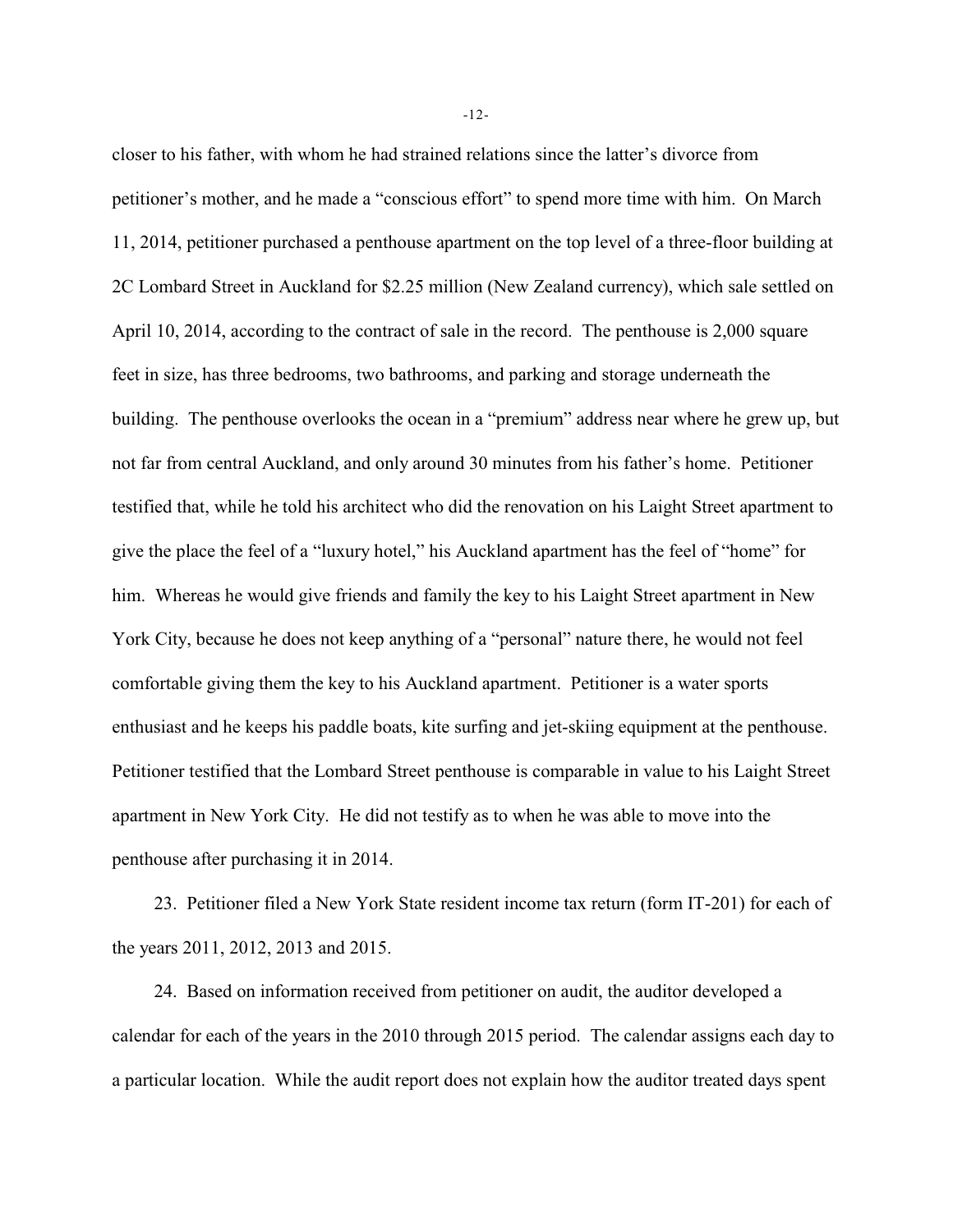in travel, such days should not cause a material inaccuracy, assuming the auditor was consistent in her approach. Petitioner stipulated to the accuracy of that information. Those calendars show that petitioner's pattern during the years 2010 through 2014 was to return to New York City between trips to other states or countries, except when the contiguity of his next destination made that pattern impractical. Thus, for example, in 2012, petitioner visited four states and six foreign countries, returning to New York City each time between trips, with one exception. This pattern continued in 2014. After traveling to New Zealand when he learned of his mother's illness in January 2014, petitioner returned to New York City on April 28, where he remained, except for a three-day trip to Kentucky, until June 12. He then traveled to various countries in Europe, including the U.K., returning to New York on July 10. After staying in New York until August 4, he traveled to a number of other States for the balance of August. After returning to New York City for the first 11 days of September, petitioner spent the rest of September and October and the first nine days of November in California, except for five days in Texas and four days in New York. On November 10, he traveled to New Zealand, where he remained until he traveled back to New York on November 26. He remained in New York until December 4, was in California on December 5 and 6, after which he traveled to New Zealand, where he stayed until the last week in December, which he spent in Australia. Counting from March 1, petitioner spent 92 days in New Zealand versus 93 days in New York City in 2014.

25. Based on the calendars compiled by the auditor, the table below reflects petitioner's presence in New York versus his presence in New Zealand:

| Year | New York | Other<br><b>States</b> | Other<br>Countries | New Zealand |
|------|----------|------------------------|--------------------|-------------|
| 2010 | 266      | $\overline{1}$         | 70                 |             |

-13-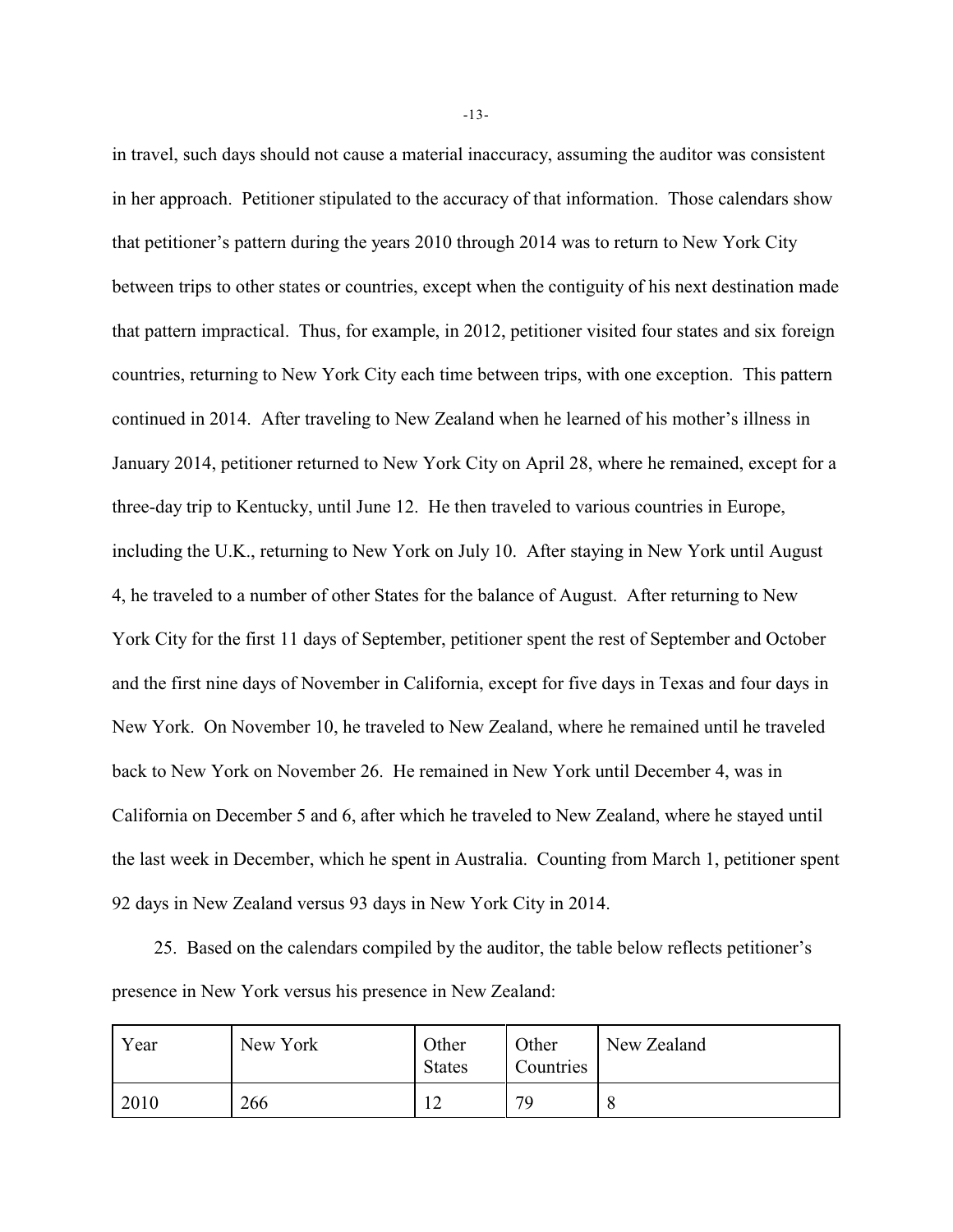| 2011 | 288 | 18 | 48 | 10  |
|------|-----|----|----|-----|
| 2012 | 302 | 15 | 47 | 2   |
| 2013 | 262 | 33 | 52 | 18  |
| 2014 | 102 | 87 | 46 | 130 |
| 2015 | 227 | 36 | 8  | 94  |

26. By 2014, petitioner thought that the New York City real estate market had grown overpriced. Because he viewed the Los Angeles real estate market as promising and he enjoyed being there, petitioner traveled to that city to acquire real estate, spending a total of 76 days there in 2014. As a result of these efforts, he eventually purchased real property in Los Angeles in 2015 for around \$5.4 million. Petitioner performed some of the coordination of that purchase while in New York.

27. Petitioner testified about a number of New Zealand investments he had made in recent years. In 2013 and 2014, petitioner did a due diligence investigation of Avanti Finance (Avanti), which he described as an established New Zealand non-bank lender. Petitioner eventually made an equity investment in Avanti of a "couple of million dollars" and purchased Avanti notes worth another million dollars. Petitioner did not testify when he made his equity or debt investments in Avanti or whether his investments entail any activities on his part or are passive ones. When asked if he had a "strong business relationship with Avanti," petitioner replied, "Yes, yes, over the years I got to know the founder well."

Petitioner also invested in 2014 in Algomi, a British-based financial technology company, with a New York City office. Petitioner testified that he was asked to serve as an advisor to the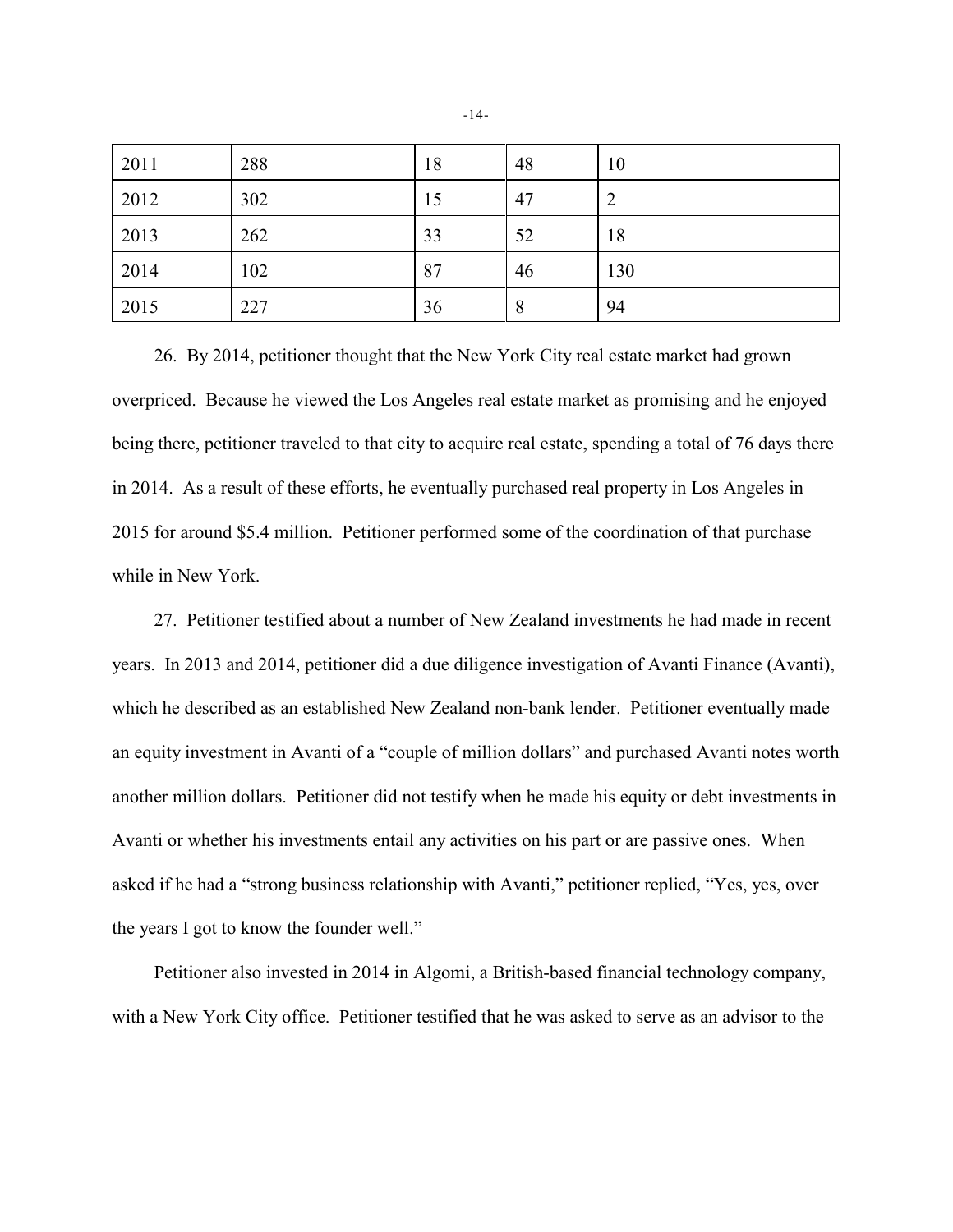company, but he was never an employee of the company, and did not receive any compensation from the company.<sup>2</sup>

In 2015, petitioner purchased a camera store in New Zealand, formerly owned by a friend, in a liquidation sale. Finally, petitioner testified about the equity-type investments he had, without giving the date of investments, one being an investment in ICE Angel Investment Group, a New Zealand-based company, which invests in early-stage businesses, and the other being in a U.K. company that does children's animation.

28. Petitioner's brothers and sister are all married and have children. His sister lives in Barcelona, Spain, while one brother lives in New Zealand and another in Australia. He is close to his siblings and their children. He has helped finance college educations abroad for two of his nephews. He also has a large extended family, because his mother's siblings continue to live in New Zealand or Australia, along with many cousins, all forming "a pretty tight family network." Petitioner is currently in a long-term relationship with a New Zealand woman, with whom he now lives in New Zealand. He met her when he worked as a summer intern for her father's brokerage firm around 30 years ago. He did not testify as to whether he was in that relationship in 2014. Petitioner has no family in New York.

29. As of the end of 2015, petitioner continued to own the Laight Street apartment in New York City. He testified that he viewed the apartment as a luxury, which allowed him to stay in a place in which he was familiar when he came to the City, rather than a hotel, and which he made

 $2$  The Division introduced an article, dated March 19, 2014, from an internet website, www.hedgeweek.com, which reported that petitioner had assumed a role as "strategic advisor" with Algomi. The Division also introduced a printout from Algomi's website that referred to petitioner as a "strategic advisor" of the company. Because of the lack of any description of petitioner's duties as "strategic advisor" in either printout, and the lack of any evidence in the record indicating the reliability of either source of information, it is determined that this evidence was not sufficient to establish that petitioner had any formal advisory role with Algomi.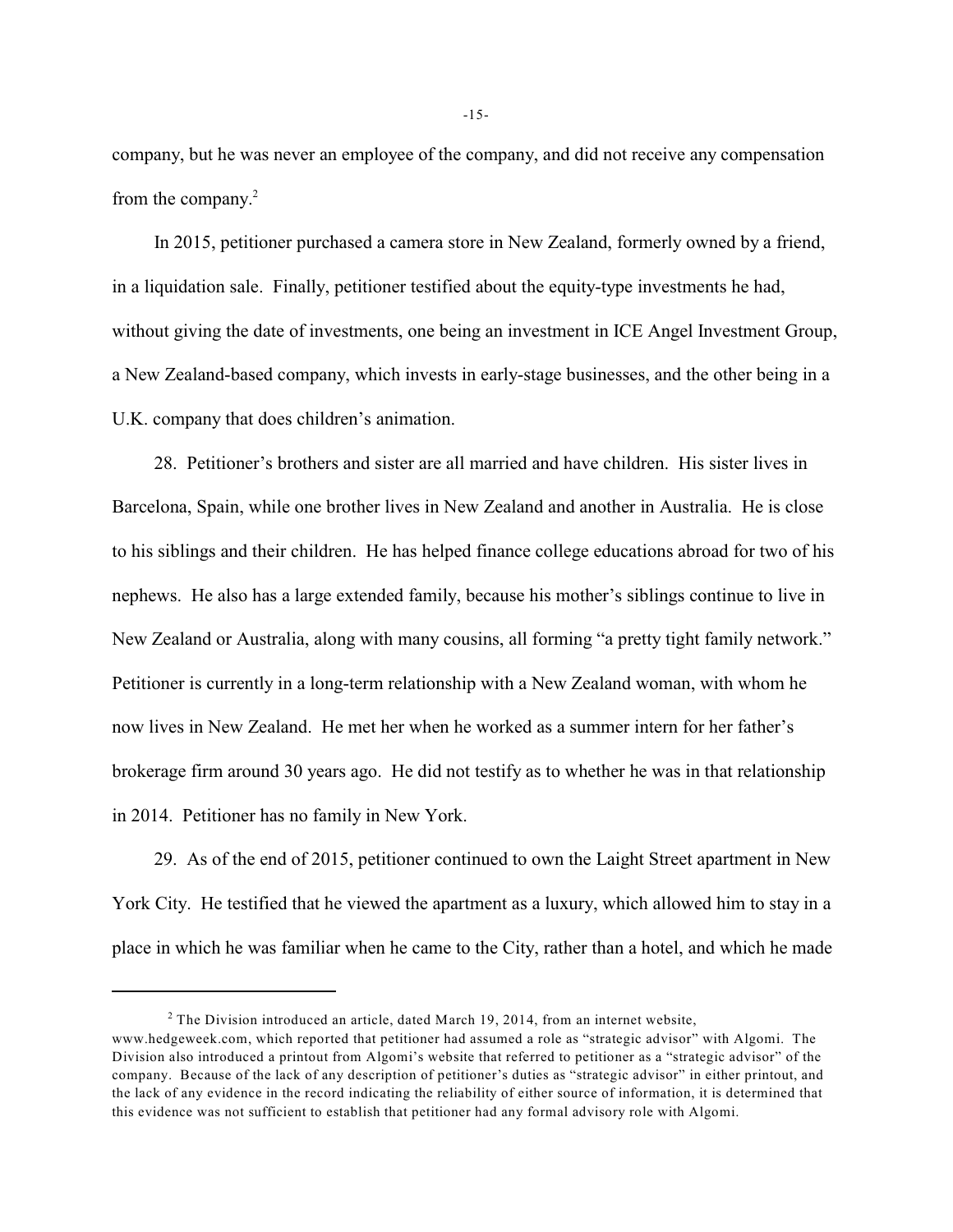available for the use of friends and family. The audit report lists the "current" value of the apartment as \$2.9 million.

30. Rachel Drakes testified that she came to know petitioner when she was assistant to the CEO of ICE. Later she became his assistant when he moved to New York City and became president of Creditex. In that capacity, she worked very closely with him, managing his calendar, and planning his meetings and dinners. While she no longer works with him, she considers him a very good friend. According to Ms. Drakes, when petitioner was taking off for a vacation to New Zealand, he would refer to it as "going home." Petitioner never expressed to her that he wanted to stay permanently in New York City. She had no doubt that his heart was in New Zealand.

31. Petitioner also presented the testimony of David Perez, a CPA working with the New York City office of Andersen Tax LLC (Andersen). Mr. Perez testified that, working in conjunction with Mr. David Roberts, a managing director at Andersen, he prepared petitioner's New York State and federal income tax returns from 2012 through at least 2015 and petitioner's U.K. tax return for 2014. Petitioner testified that he turned to Andersen because he had grown dissatisfied with his prior tax accountants, Untracht, believing that the firm was not equipped to deal with his multiple-jurisdiction tax situation. As part of Andersen's usual "on-boarding" process for a new client, Mr. Perez reviewed petitioner's income tax returns for earlier years, including the 2010 year, with the IT-360.1 form attached (*see* finding of fact 13). He testified that he might have done things differently in filing those returns, but that any problems with those returns did not rise to the level of requiring an amended return in his view. He testified that, based on what he learned from petitioner during the on-boarding process, he would not have

-16-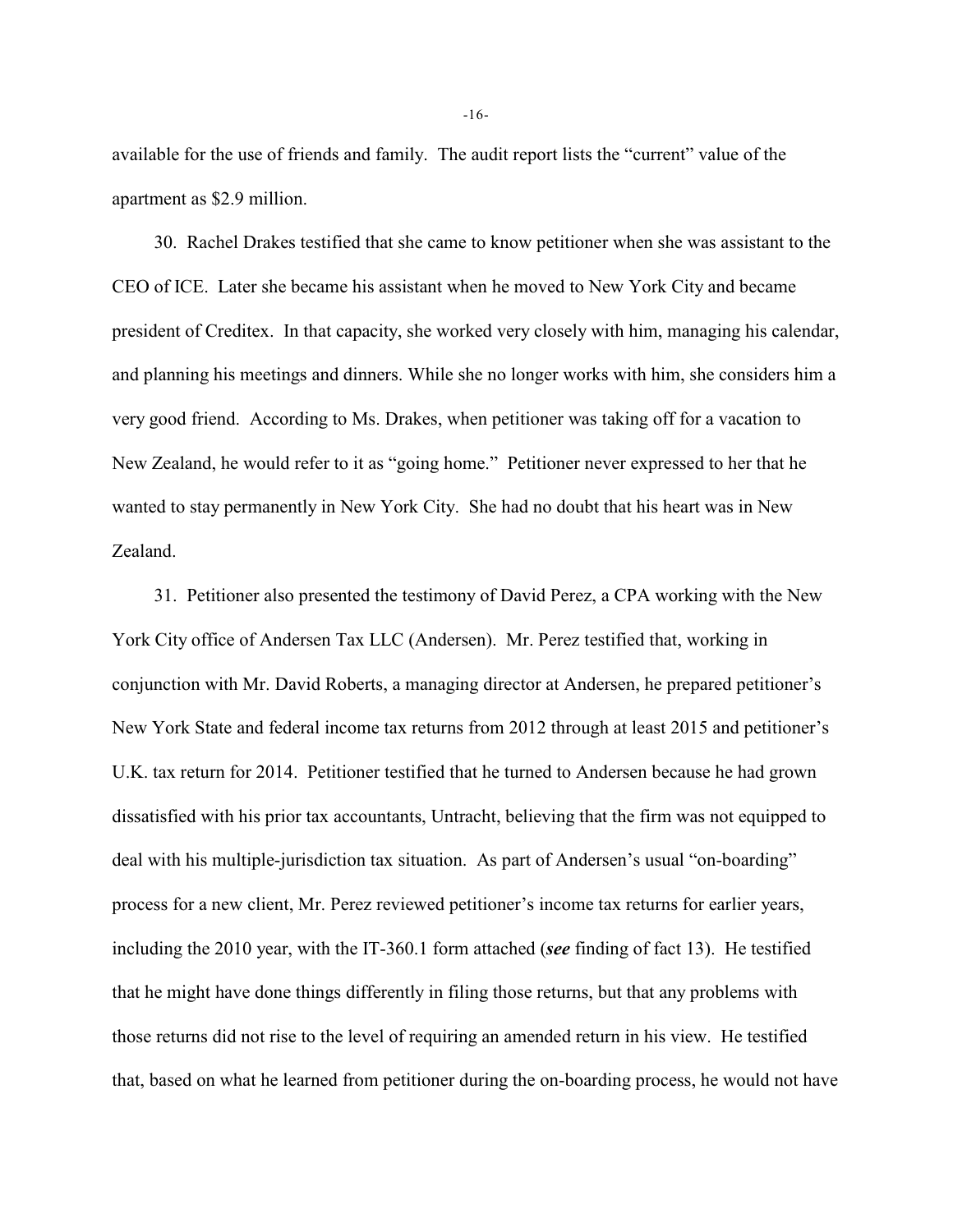filed the IT-360.1 with the 2010 return. He did not testify as to whether he discussed the issue with petitioner.

32. Mr. Perez testified that petitioner filed his New York State income tax returns as a resident for 2012, 2013 and 2015 because he qualified as a statutory resident, being in the State more than 183 days in each of those years, and having a permanent place of abode in the State. He testified that it was proper for petitioner to file a nonresident income tax return for New York in 2014 because, in his view, petitioner was not a domiciliary nor a statutory resident of the State in 2014. He further testified that he was aware that petitioner had a permanent place of abode in New York, but he did not explain why the "No" box on line H of the return was checked (*see* finding of fact 1). At hearing, petitioner could not recall how the "No" box on line H came to be checked on the 2010 return.

33. Included in the hearing record is petitioner's 2014 U.K. income tax return, which shows that he paid very substantial income tax to the U.K. that year. According to petitioner, that income resulted from sales of stock in ICE.

34. The audit was conducted entirely by correspondence and phone calls. After obtaining information from petitioner's representative, the Division's auditor sent a letter dated February 5, 2016, in which she asserted that petitioner "changed his domicile to New York when he moved to New York City in June 2010" and asked for more information. After Mr. Roberts wrote to the auditor objecting to that conclusion, the auditor responded with a more detailed letter, dated April 13, 2016 to Mr. Roberts, in which she analyzed petitioner's domicile status by applying the traditional factors affecting domicile (i.e., home, active business involvement, time, and items near & dear and family connections), advising him that the Division had determined that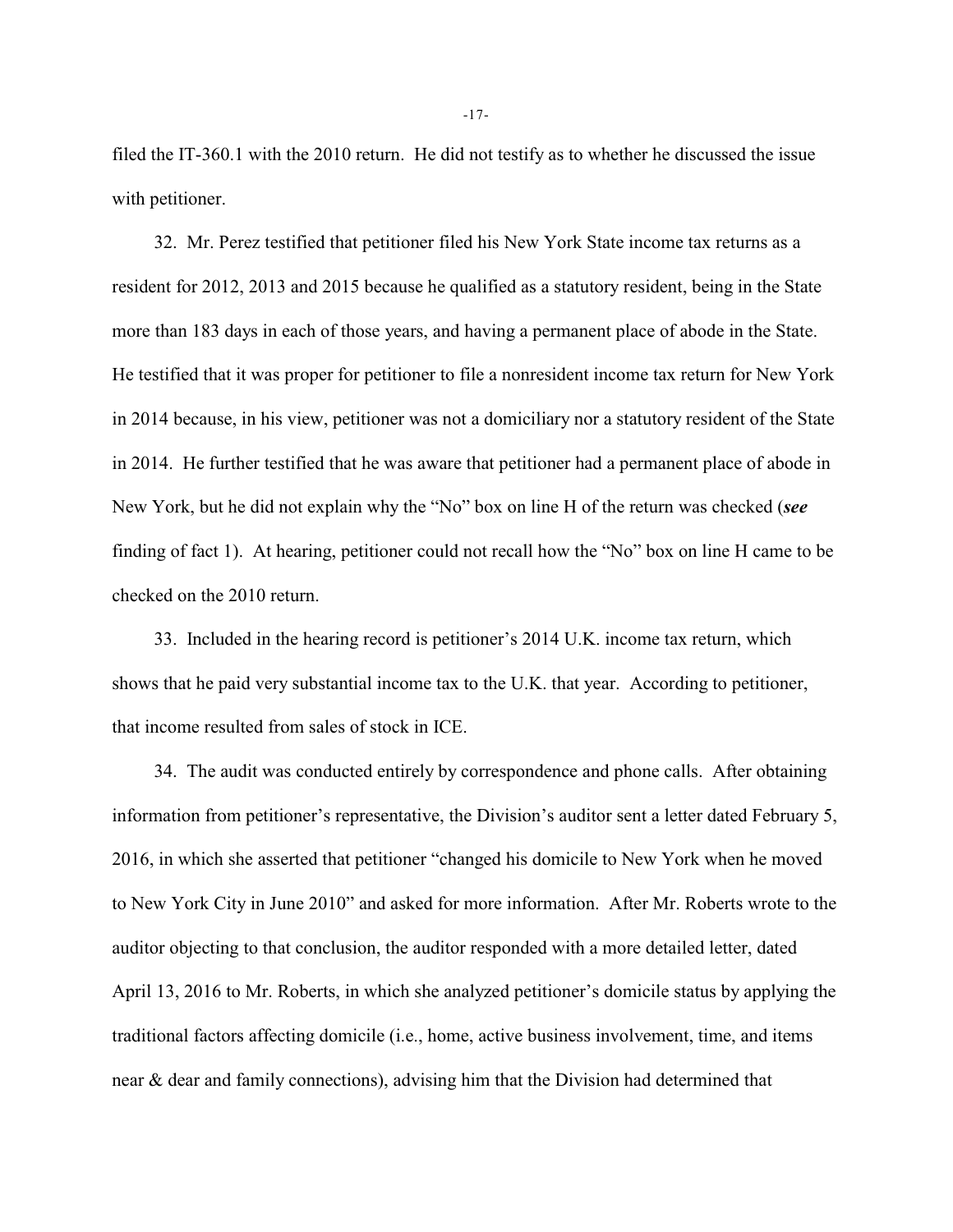petitioner should be treated as a New York domiciliary for 2014. The letter's analysis of the "home" factor noted petitioner's New York City Laight Street residence and the 2C Lombard Street, Auckland, residence that petitioner purchased on March 11, 2014. The letter twice stated that "[i]t is not known if Mr. Biggar maintained a residence in New Zealand prior to 03/11/2014." The letter concluded that "[i]f you have additional information to refute our determination, please submit it by May 13, 2016. Otherwise a Consent to Field Audit Adjustment will be issued based on our determination." Mr. Roberts replied by letter dated May 12, 2016, in which he stated:

"[t]he taxpayer disagrees with your determination, and believes that all of the documentation provided during this audit process adequately supports his position. Please note that at this time, the taxpayer has decided to forego the opportunity to submit any additional documentation for your files."

35. Although the auditor did not testify at the hearing, the Division did introduce an affidavit signed by the auditor, which highlights, as a basis of the issuance of the notice of deficiency, petitioner's filing of form IT-203, nonresident and part-year resident income tax return, for 2010, reporting that petitioner moved into New York State on June 14, 2010, and his filing of form IT-360.1, change of city resident status, in that year. The affidavit states that the Division interpreted petitioner's use of these forms as indicating that petitioner was a domiciliary of New York as of the date of his move. Copies of petitioner's 2010 forms IT-203 and IT-360.1 and instructions to form IT-360.1 (*see* finding of fact 13) were attached to the affidavit.

36. The auditor was not listed on the Division's hearing memorandum as a witness that it might call to testify. Furthermore, the affidavit signed by the auditor and admitted into evidence was not listed on the Division's hearing memorandum as an exhibit that the Division intended to introduce at hearing. Petitioner objected to the affidavit being admitted into evidence and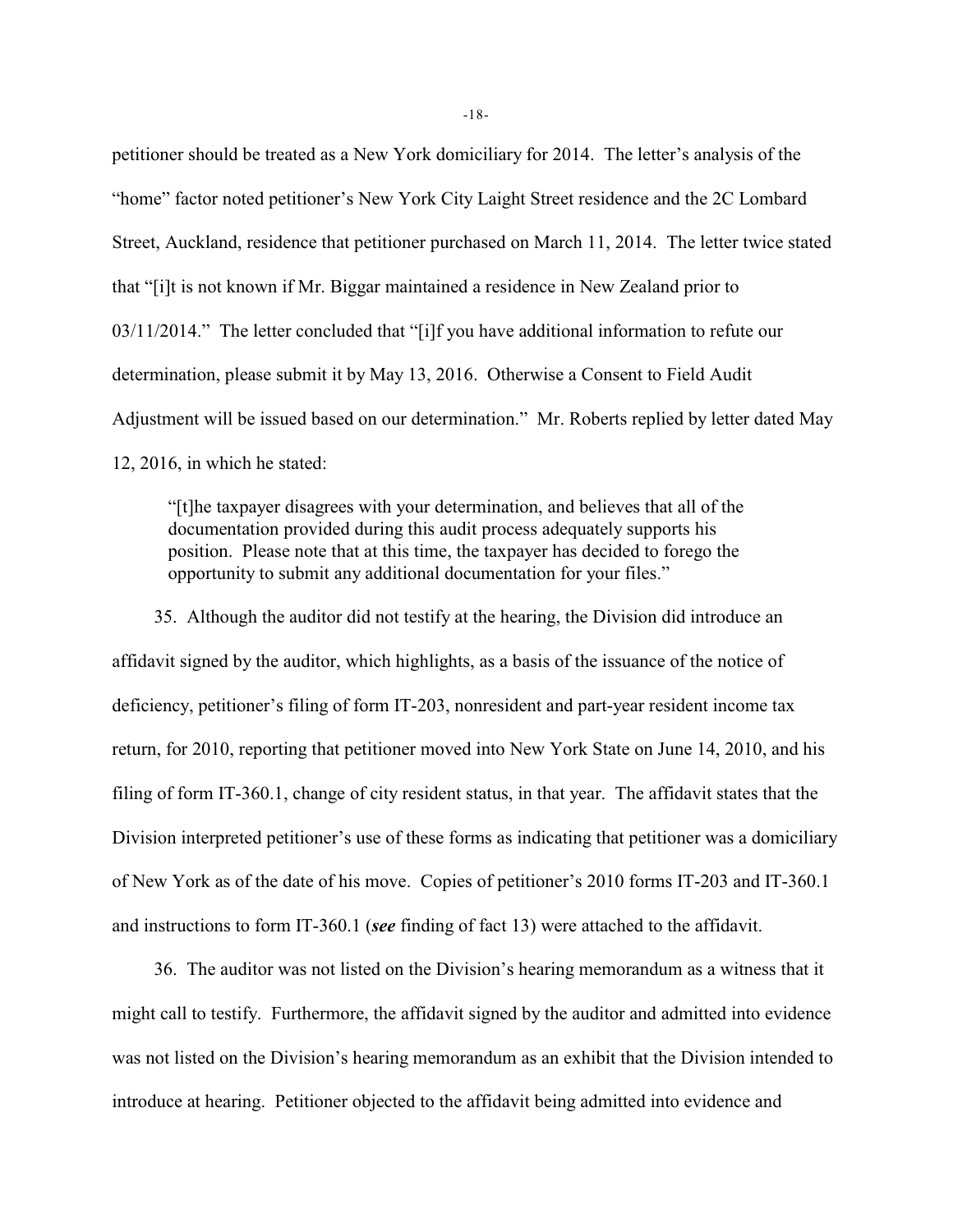requested that if admitted, no weight be accorded to the affidavit by the Administrative Law Judge. Petitioner did not request an adjournment to subpoena the auditor.

### *THE DETERMINATION OF THE ADMINISTRATIVE LAW JUDGE*

The Administrative Law Judge first determined that, because the Division did not identify any time before 2010 when petitioner abandoned his original New Zealand domicile, he continued to be domiciled in New Zealand prior to 2010. Next, noting that the party asserting a change in domicile bears the burden of proof to show that such a change occurred, the Administrative Law Judge found that the Division had the burden of proof to show that petitioner changed his domicile from New Zealand to New York on or before 2014 in order to show that petitioner was domiciled in New York in 2014, as it asserts.

The Administrative Law Judge determined that the forms used by petitioner in filing his 2010 return (i.e., form IT-203 [nonresident and part-year resident return] and form IT-360.1 [change of city resident status]) were properly used by taxpayers who considered themselves domiciled in New York and that, accordingly, petitioner's use of such forms indicated that petitioner considered himself a New York domiciliary during that year. According to the Administrative Law Judge, if petitioner was a statutory resident in 2010 as claimed, he should have filed a form IT-201 (resident return). The Administrative Law Judge was unconvinced that petitioner's use of forms IT-203 and IT-360.1 to report his 2014 income was simply a mistake. The Administrative Law Judge noted that the preparer of petitioner's 2010 return did not testify and that petitioner offered no testimony regarding the decision to use those particular forms. The Administrative Law Judge also found that the testimony of petitioner's subsequent tax preparer, to the effect that he did not believe that an amended return was necessary despite the error in the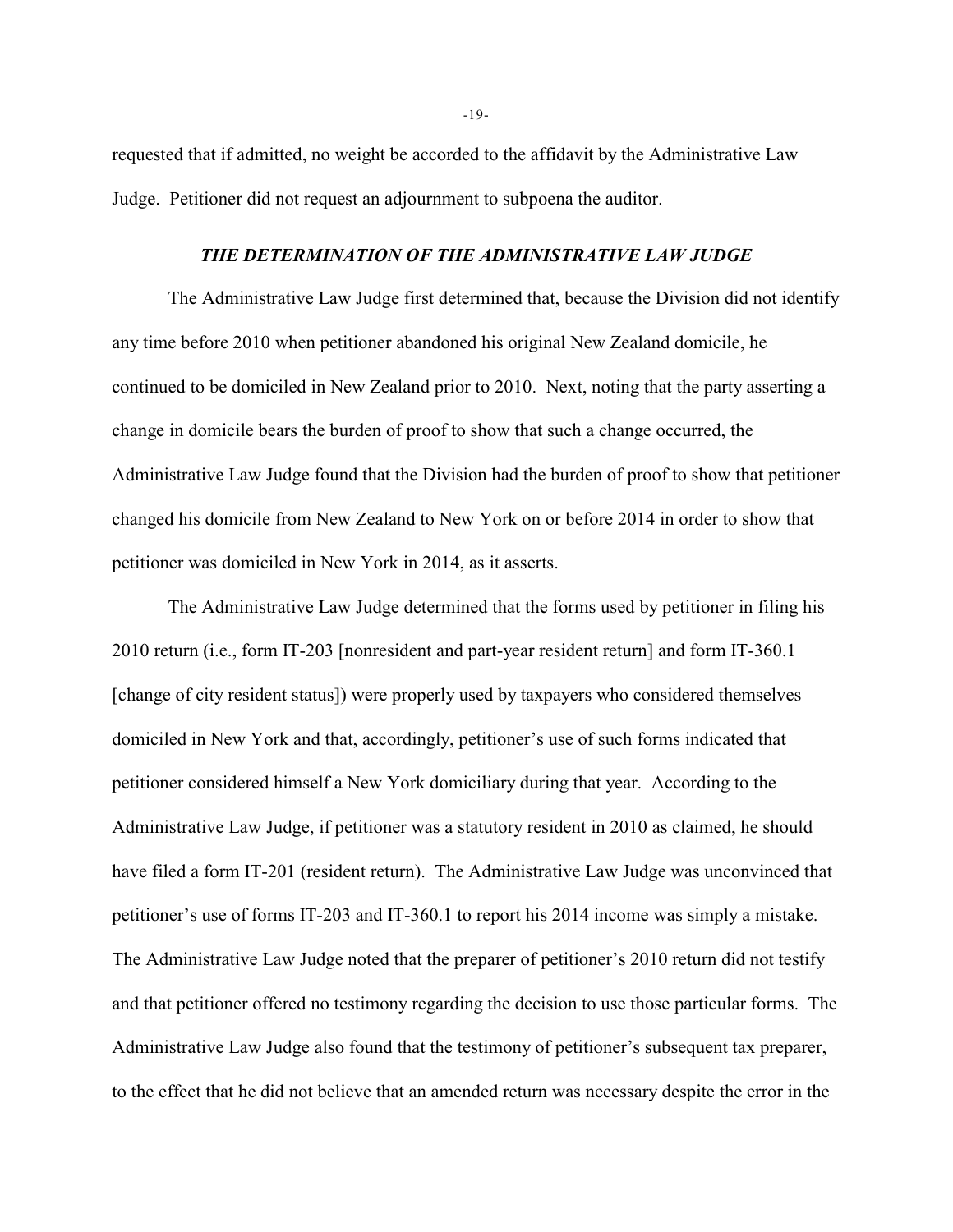choice of forms, lacked credibility.

Additionally, the Administrative Law Judge determined that, commencing in 2010, petitioner's conduct was consistent with an intent to remain in New York indefinitely. In support, the Administrative Law Judge noted petitioner's purchase of the loft apartment on Laight Street in December 2009 and its extensive renovation in 2010. The Administrative Law Judge also noted that, although his job as president of Creditex was intended to be temporary, petitioner did not testify that he intended to leave New York at the end of that employment and, in fact, remained in New York following his departure from Creditex. The Administrative Law Judge also cited petitioner's application for and subsequent receipt of a green card in 2012 as conduct consistent with an intent to remain in New York indefinitely.

The Administrative Law Judge thus concluded that the Division met its burden of proof and found that petitioner changed his domicile to New York in 2010. Accordingly, he next analyzed whether petitioner met his burden to show that he changed his domicile to New Zealand before or during 2014.

While acknowledging the 2014 death of petitioner's mother as a life-changing event that made him want to spend more time in New Zealand with his family, the Administrative Law Judge noted that petitioner did not testify whether his mother's death caused him to rethink his connections to New York. The Administrative Law Judge also reviewed petitioner's business connections to both New York and New Zealand and concluded that petitioner failed to show either a significant reduction in his New York-based business activities or a significant increase in his New Zealand-based business activities for 2014.

The Administrative Law Judge also examined petitioner's days spent in New York versus

-20-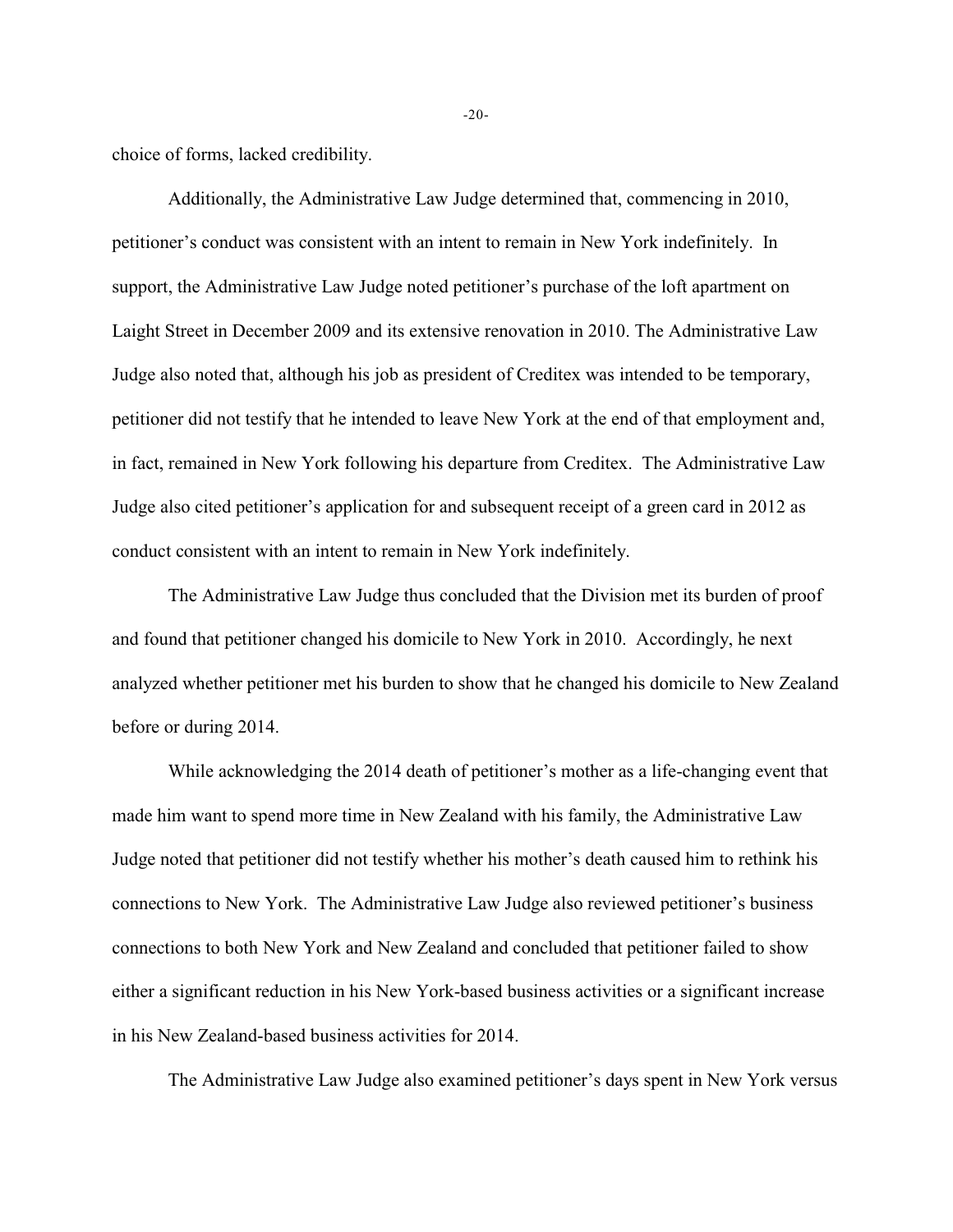his days in New Zealand. He observed that, for the ten-month period beginning March 1, 2014, petitioner spent more days in New York than in New Zealand and, considering 2014 as a whole, petitioner spent only a few more days in New Zealand than in New York. The Administrative Law Judge also determined that petitioner's pattern of travel during 2014 indicated that New York functioned as a home base, as he generally returned there between trips. The Administrative Law Judge also noted that petitioner spent significantly more time in New York than New Zealand in 2015.

Additionally, the Administrative Law Judge compared petitioner's New York residence with his New Zealand residences. The Administrative Law Judge determined that the Pickwick Parade house was not petitioner's residence in the same sense as the Laight Street apartment, considering that petitioner spent little time there from 2010 through 2013. Further, while petitioner spent substantial sums to maintain and improve the Pickwick Parade residence, the Administrative Law Judge ascribed these expenditures to petitioner's concern for his mother, who resided there. The Administrative Law Judge also found that petitioner did not refer to the Pickwick Parade house as his permanent residence during the audit. As to the Lombard Street apartment, given the April 10, 2014 date of closing on that property, the Administrative Law Judge observed that petitioner could have spent a maximum of 50 days there, far fewer than the number of days spent in New York in 2014.

The Administrative Law Judge noted that petitioner's family connections and items near and dear were in New Zealand, thereby supporting a change in domicile. However, given his retention of the Laight Street apartment, his continuing New York business connections, the days spent in New York versus New Zealand, and his pattern of returning to New York after trips, the

-21-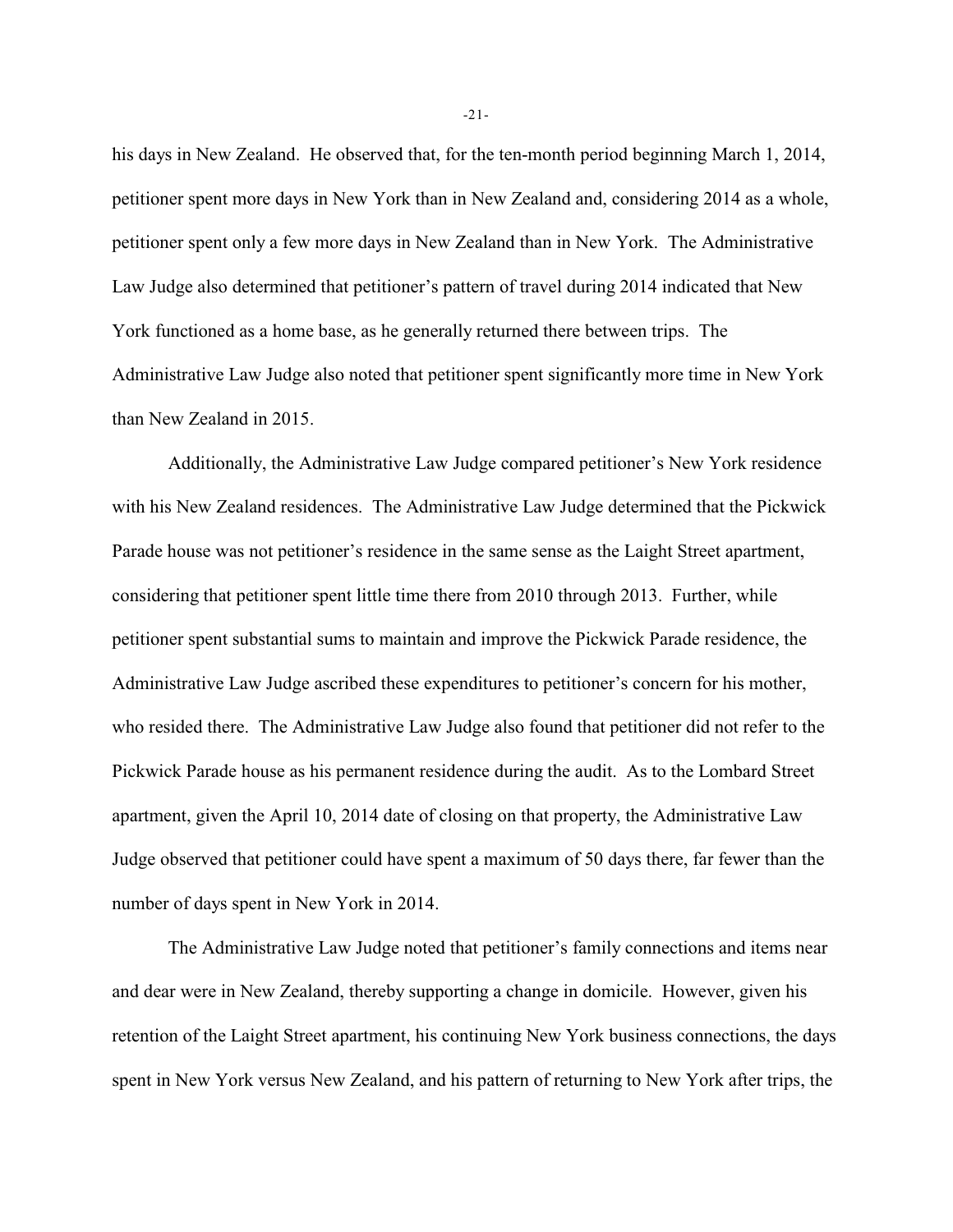Administrative Law Judge concluded that petitioner did not meet his burden to show that he changed his domicile to New Zealand in 2014.

The Administrative Law Judge also sustained the imposition of negligence and substantial understatement penalties against petitioner. In support, he cited petitioner's filing of the nonresident and part-year return in 2010 that treated him as a New York domiciliary and the fact that petitioner checked "No" on his 2014 return in response to the question of whether he maintained living quarters in New York, notwithstanding his continued ownership of the Laight Street apartment.

The Administrative Law Judge thus denied the petition and sustained the notice of deficiency.

## *SUMMARY OF ARGUMENTS ON EXCEPTION*

 Petitioner notes that the burden to prove a change of domicile from one country to another, as is the case here, is greater than the burden to prove such a change from one state to another. Petitioner asserts that the evidence presented by the Division was inadequate to meet this "enhanced" burden. Petitioner thus contends that the Division failed to meet its threshold burden to show that he acquired a New York domicile prior to 2014.

Petitioner observes that the Division submitted an affidavit from the auditor in this matter and contends that the Administrative Law Judge's ruling that the Division met its burden of proof in this matter is based solely on that affidavit. Petitioner questions the auditor's understanding of the facts of this case. Petitioner asserts that the auditor's April 13, 2016 letter, which states that petitioner became a permanent resident of New York on June 1, 2012 (*see* finding of fact 34), is inconsistent with her affidavit, which states that petitioner became a

-22-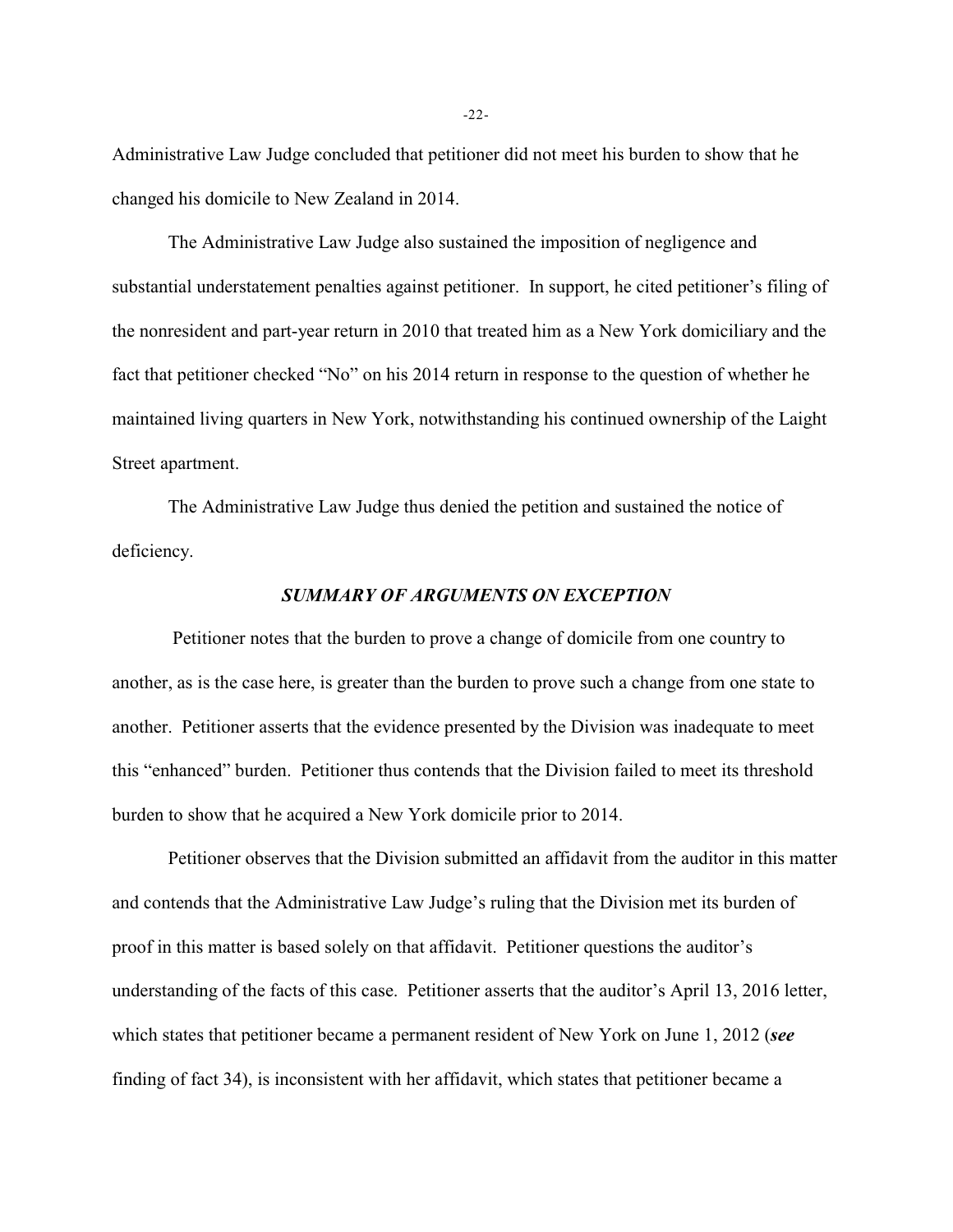domiciliary of New York on June 14, 2010 (*see* finding of fact 35). Petitioner contends that such inconsistency indicates confusion on the auditor's part and undercuts her credibility. Petitioner asserts that such inconsistency demonstrates that the Administrative Law Judge improperly gave the affidavit significant evidentiary weight.

Petitioner also contends that, although his use of forms IT-203 and IT-360.1 to report his 2010 New York income tax was a mistake, that mistake is not apparent from the face of those forms. Petitioner also notes that his tax preparer for 2010 was not a New York practitioner. He asserts that it is thus understandable that he might use an incorrect form. Similarly, he contends that it is unreasonable to expect that petitioner, a New Zealand accountant, to understand the ramifications of those two forms. Petitioner also disagrees with the Administrative Law Judge's rejection of his explanation for his failure to file an amended 2010 return on the correct form. Petitioner notes that such a return would have had zero effect on his tax liability and asserts that a decision not to incur the cost of filing an amended return under such circumstances is reasonable.

Petitioner asserts that the Administrative Law Judge improperly reached conclusions based on findings that petitioner "did not testify" to certain matters, arguing that he did in fact testify to many of those matters. Specifically, petitioner contends that record contains testimony regarding when petitioner moved into the Lombard Street penthouse; whether he was in a relationship in 2014; whether he expected to leave New York when his time as president of Creditex ended; and his purpose in buying and renovating the Laight Street apartment.

Petitioner also takes issue with the determination to the extent that the Administrative Law Judge's findings, contained in findings of fact 4 and 22, respectively, state that petitioner offered no testimony regarding his intent to return to New Zealand to live following his career

-23-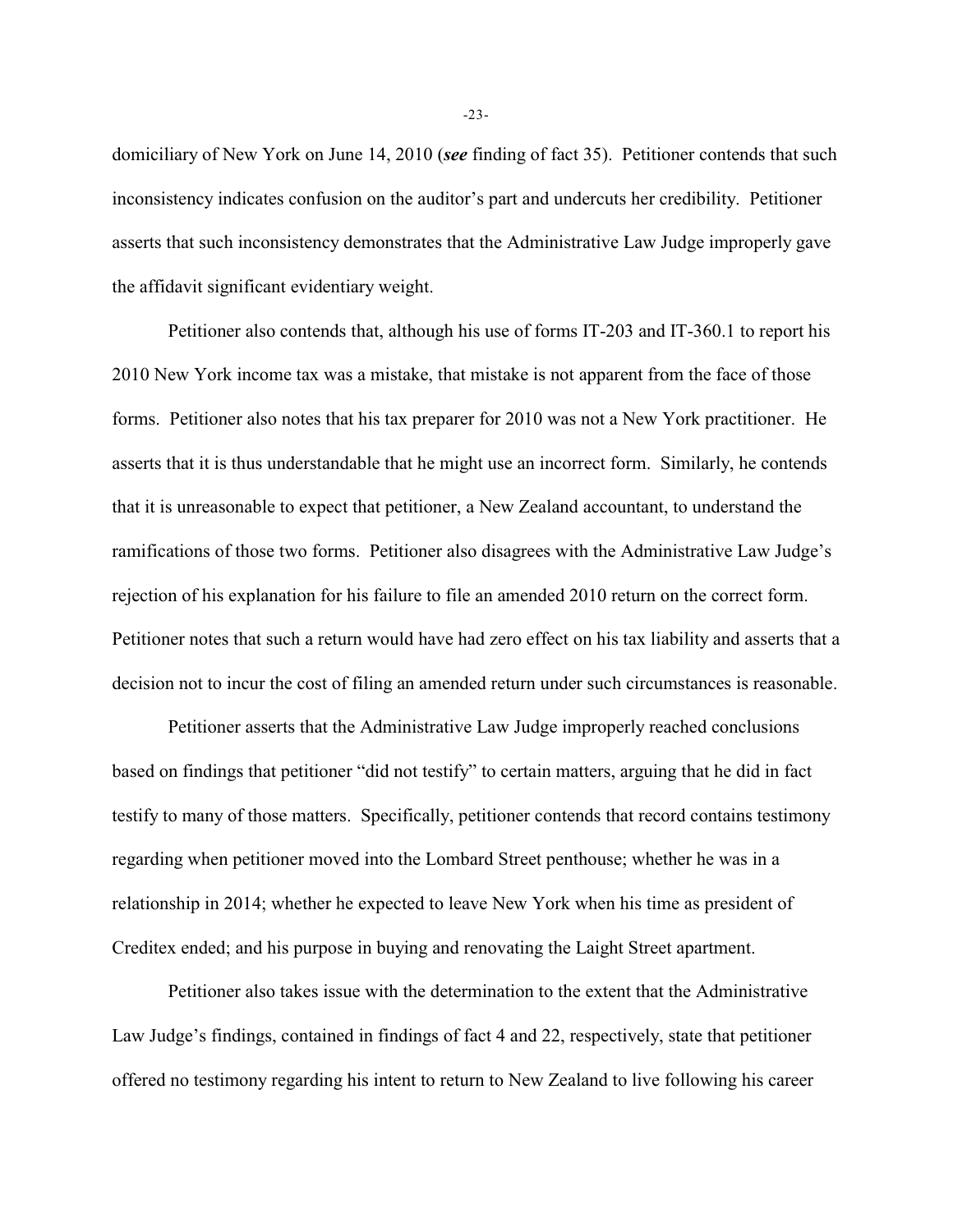abroad or lifestyle changes resulting from his mother's death. As we have modified findings of fact 4 and 22 to delete those particular findings, this complaint is moot.

Petitioner also contends that the determination improperly relies on mere assertions as fact. For example, petitioner contends that the Administrative Law Judge's conclusion that the pattern of petitioner's travel in 2014 indicates that New York continued to serve as a home base of sorts is not supported by a review of petitioner's 2014 day-to-day calendar. Petitioner also objects to the Administrative Law Judge's finding that "counting from March 1" petitioner spent about the same number of days in New York as in New Zealand in 2014 (*see* finding of fact 24). Petitioner contends that 2014 should be considered in its entirety and that such consideration shows a significantly greater presence in New Zealand. Regarding the 6 Pickwick Parade residence, petitioner objects to the Administrative Law Judge's comment in the conclusions of law that "it is difficult to understand why that was not brought to the auditor's attention." Petitioner notes that, by letter from petitioner's representative to the Division's representative, dated January 11, 2018, such information was provided to the Division well before the hearing. Petitioner thus apparently contends that the auditor's lack of knowledge on this point is cured by the January 11, 2018 letter. Finally, petitioner contends that, contrary to the Administrative Law Judge's conclusion, his involvement in Tribeca Angels in 2014 was a minimal investment of time, was not a source of revenue, and was thus not a significant business tie to New York in 2014.

Petitioner also objects to the Administrative Law Judge's finding set forth in a footnote to finding of fact 34 by which the Administrative Law Judge sought to reconcile claimed inconsistencies between the auditor's affidavit and the auditor's April 13, 2016 letter. We have

-24-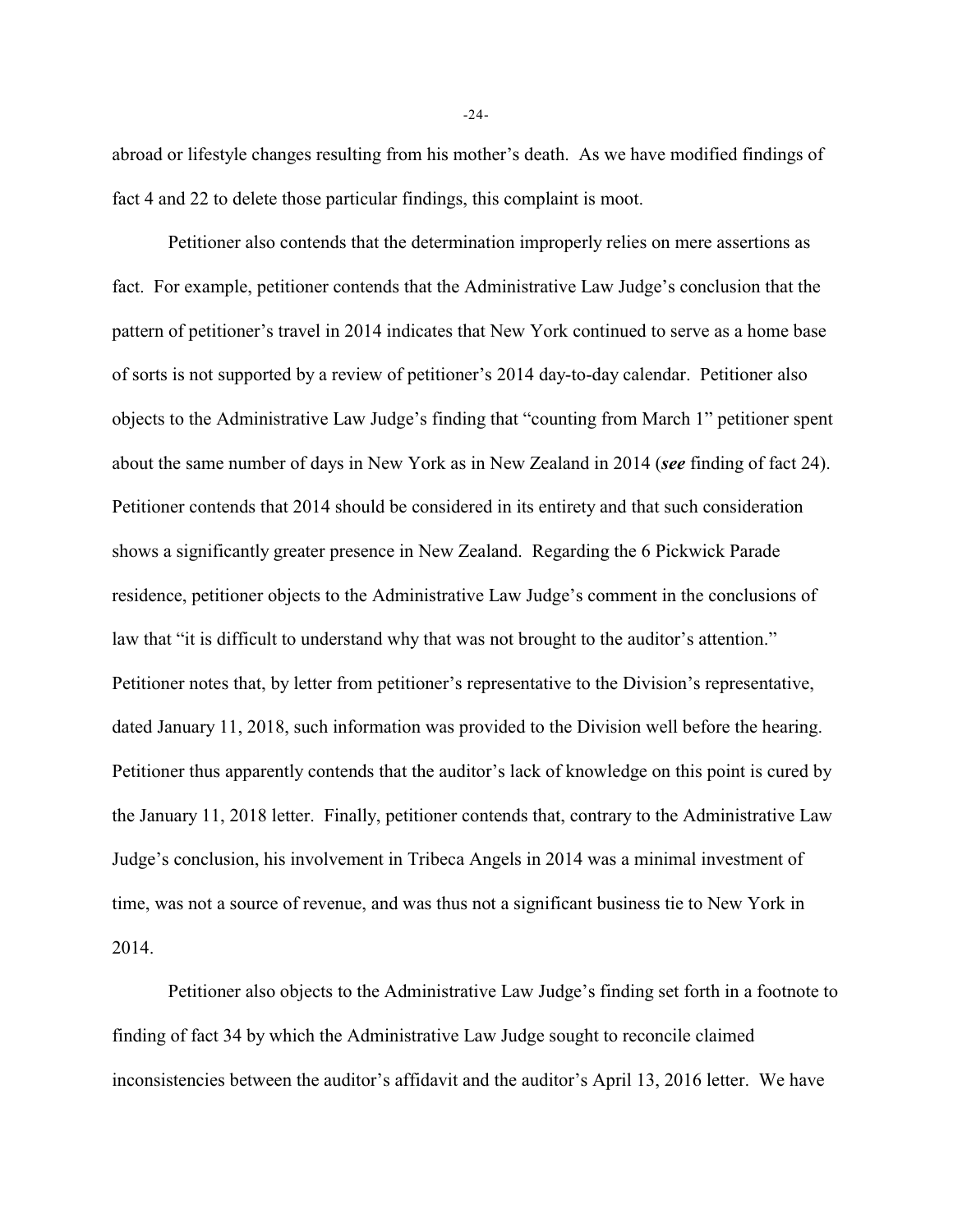modified finding of fact 34 to delete that footnote. Hence, petitioner's argument on this point is moot.

Even if this decision finds that he acquired a New York domicile in 2010, petitioner continues to assert his alternative argument that he gave up his New York domicile in 2014 and reacquired a New Zealand domicile.

Petitioner also continues to argue that penalties asserted in the notice of deficiency should be canceled. Petitioner contends that a taxpayer's intent regarding domicile is a subjective inquiry and that it is inappropriate, and counter to Division policy, to impose penalties under such circumstances.

The Division agrees with the Administrative Law Judge's reasoning and conclusion that the Division met its burden to show that petitioner changed his domicile from New Zealand to New York before 2014. Also for the reasons stated in the determination, the Division agrees with the Administrative Law Judge's conclusions that petitioner failed to meet his burden of proof to show that he changed his domicile to New Zealand before or during 2014 and that petitioner failed to establish grounds for abatement of penalties.

### *OPINION*

New York State and New York City impose personal income taxes on resident and nonresident individuals (Tax Law § 601 [a]-[c], [e]; Administrative Code of the City of New York §§ 11-1701, 11-1902). Residents are taxed on their income from all sources (Tax Law § 611 [a]; Administrative Code of the City of New York § 11-1711 [a]). Nonresidents are taxed on their State and City source income (Tax Law § 631 [a]; Administrative Code of the City of New York § 11-1902 [a]).

A resident individual includes a person "who is domiciled in this state" (Tax Law § 605

-25-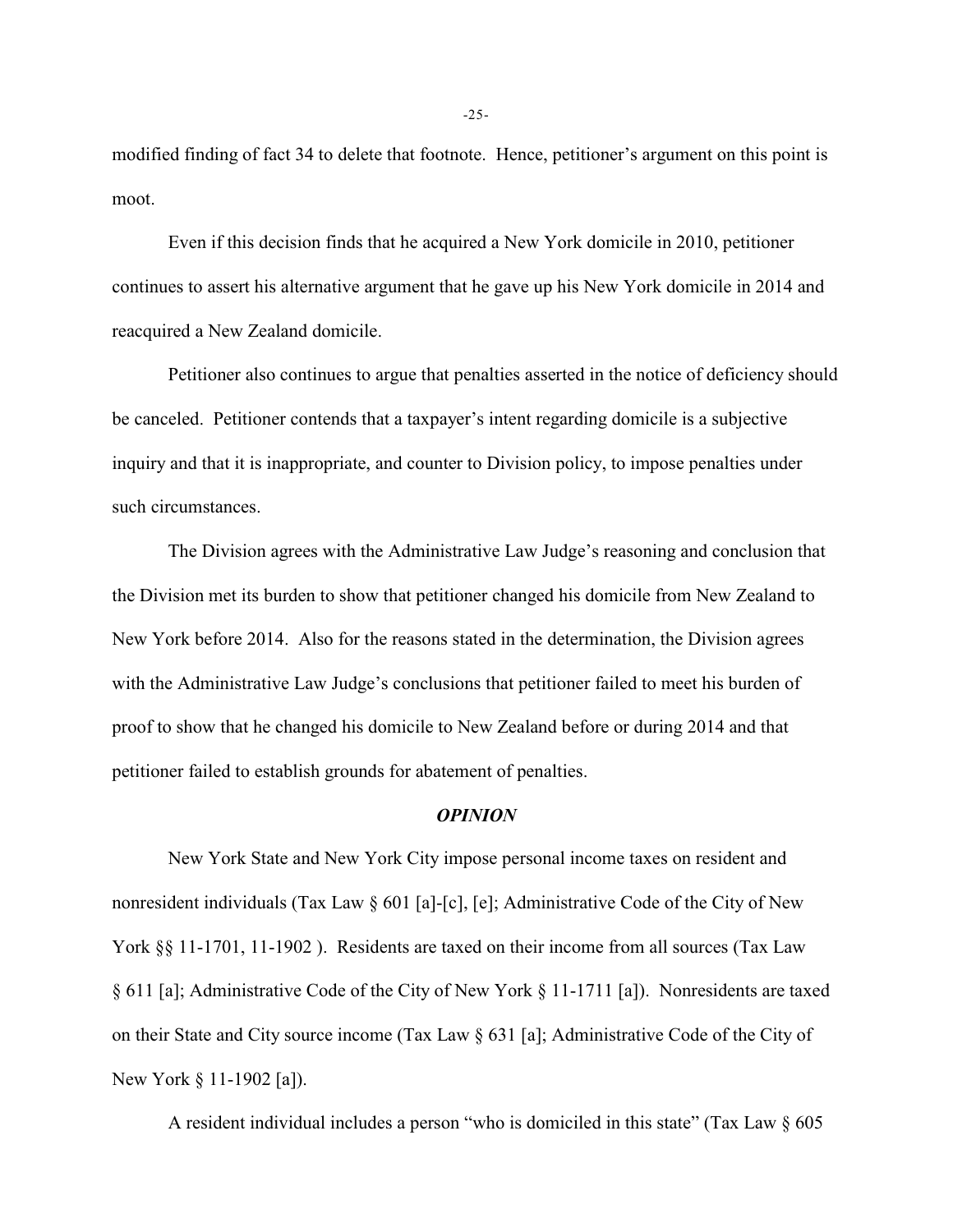[b] [1] [A]). A resident individual also includes a statutory resident; that is, a person who is not

domiciled in New York State, but who maintains a personal place of abode in the state and who

spends at least 183 days in the state during the taxable year (Tax Law  $\S$  605 [b] [1] [B]).

Petitioner concedes that he was a statutory resident during 2010 through 2013 and 2015.

New York City's definitions of a resident individual are identical to the State's, except

for the substitution of the term "city" for "state" (Administrative Code of the City of New York

# $§ 11-1705$  [b] [1] [A], [B]).

The Division's personal income tax regulations define domicile, in part, as follows:

"(1) Domicile, in general, is the place which an individual intends to be such individual's permanent home - the place to which such individual intends to return whenever such individual may be absent.

(2) A domicile once established continues until the person in question moves to a new location with the bona fide intention of making such individual's fixed and permanent home there. No change of domicile results from a removal to a new location if the intention is to remain there only for a limited time; this rule applies even though the individual may have sold or disposed of such individual's former home. The burden is upon any person asserting a change of domicile to show that the necessary intention existed. In determining an individual's intention in this regard, such individual's declarations will be given due weight, but they will not be conclusive if they are contradicted by such individual's conduct. The fact that a person registers and votes in one place is important but not necessarily conclusive, especially if the facts indicate that such individual did this merely to escape taxation.

(3) Domicile is not dependent on citizenship; that is, an immigrant who has permanently established such immigrant's home in New York State is domiciled here regardless of whether such immigrant has become a United States citizen or has applied for citizenship. However, a United States citizen will not ordinarily be deemed to have changed such citizen's domicile by going to a foreign country unless it is clearly shown that such citizen intends to remain there permanently. For example, a United States citizen domiciled in New York State who goes abroad because of an assignment by such citizen's employer or for study, research or recreation, does not lose such citizen's New York State domicile unless it is clearly shown that such citizen intends to remain abroad permanently and not to return. . . .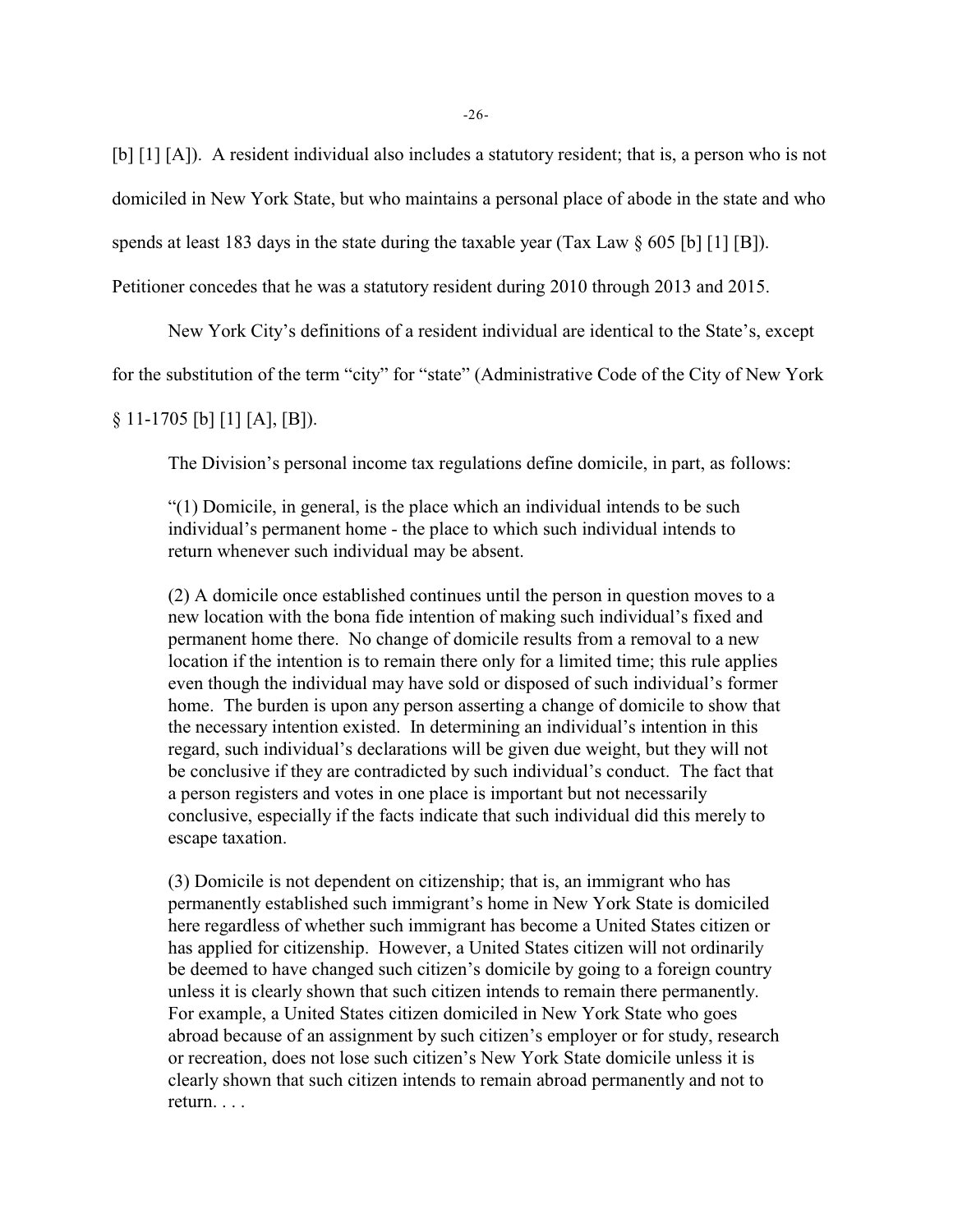(4) A person can have only one domicile. If such person has two or more homes, such person's domicile is the one which such person regards and uses as such person's permanent home. In determining such person's intentions in this matter, the length of time customarily spent at each location is important but not necessarily conclusive" (20 NYCRR 105.20 [d]).

The Division's regulations also apply to the City's income tax on residents (20 NYCRR 290.2).

As noted above in the regulations, an existing domicile continues until a new one is acquired and the party alleging the change bears the burden to prove, by clear and convincing evidence, a change in domicile (*see Matter of Bodfish v Gallman*, 50 AD2d 457, 458 [3d Dept 1976]). Here, the Administrative Law Judge determined that petitioner had a New Zealand domicile before he moved to New York in 2010.<sup>3</sup> Accordingly, in order to prevail in the present matter, the Division must first prove that petitioner acquired a New York domicile before the year at issue (*see Matter of Erdman*, Tax Appeals Tribunal, April 6, 1995 [a Florida domiciliary for the years prior to the audit period was not a New York domiciliary during the audit period as asserted by the Division because insufficient evidence was presented to establish such a change]). $\frac{4}{3}$  If the Division succeeds on this point, then the burden then shifts to petitioner to prove that he changed his domicile to New Zealand in 2014, the year at issue.

In addition to the above-noted clear and convincing standard of proof, case law has held that the presumption against a change of domicile from one nation to another, as is the case here, is generally greater than the presumption against a change of domicile from one state to another (*see e.g. Matter of Klein v State Tax Commn.*, 55 AD2d 982, 983 [3d Dept 1977], *affd* 43 NY2d 812 [1977], *rearg denied* 44 NY2d 733 [1978]).

 $3$  Although the Division's letter brief "restates its disagreement" with this conclusion, it did not file an exception.

<sup>&</sup>lt;sup>4</sup> The Division's burden on this issue obviously contrasts with the general rule in the Division of Tax Appeals that the petitioner has the burden of proof (*see e.g.* 20 NYCRR 3000.15 [d] [5]).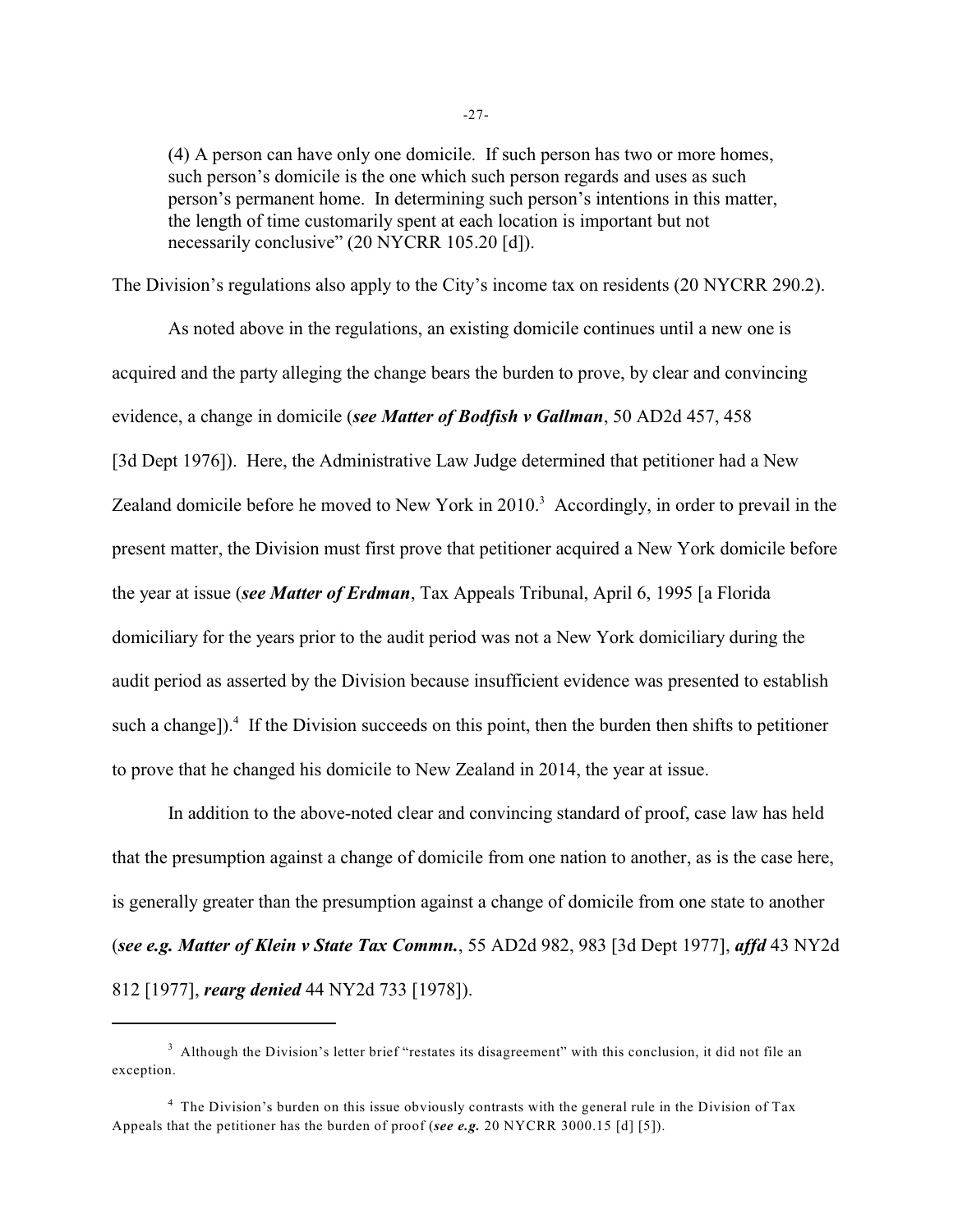As may be gleaned from the Division's regulations as quoted above, domicile is established by physical presence and intent (*Matter of McKone v State Tax Commn. of State of N.Y.*, 111 AD2d 1051 [3d Dept 1985] *affd* 68 NY2d 638 [1986]).Whether there has been a change of domicile is a question "of fact rather than law, and it frequently depends upon a variety of circumstances, which differ as widely as the peculiarities of individuals" (*Matter of Newcomb*, 192 NY 238, 250 [1908]). Generally, this means that a taxpayer must show a change of lifestyle to prove a change of domicile (*see Matter of Doman*, Tax Appeals Tribunal, April 9, 1992). The test of intent with regard to a purported new domicile is "whether the place of habitation is the permanent home of a person, with the range of sentiment, feeling and permanent association with it" (*Matter of Bourne*, 181 Misc 238, 246 [Sur Ct Westchester County 1943], *affd* 267 AD 876 [2d Dept 1944], *affd* 293 NY 785 [1944]); *see also Matter of Bodfish v Gallman*). Although this is a subjective standard, "the courts and this Tribunal have consistently looked to certain objective criteria to determine whether a taxpayer's general habits of living demonstrate a change of domicile" (*Matter of Ingle*, Tax Appeals Tribunal, December 1, 2011, *confirmed* 110 AD3d 1392 [3d Dept 2013]). In other words, "the taxpayer must prove his subjective intent based upon the objective manifestation of that intent displayed through his conduct" (*Matter of Simon*, Tax Appeals Tribunal, March 2, 1989). "No single factor is controlling and the unique facts and circumstances of each case must be closely considered" (*Matter of Gadway*, 123 AD2d 83, 85 [3d Dept 1987] [citations omitted]). However, we have placed greater significance on "the informal acts of an individual's 'general habit of life'" than on formal declarations (*see Matter of Silverman*, Tax Appeals Tribunal, June 8, 1989 quoting *Matter of Trowbridge*, 266 NY 283, 289 [1935]).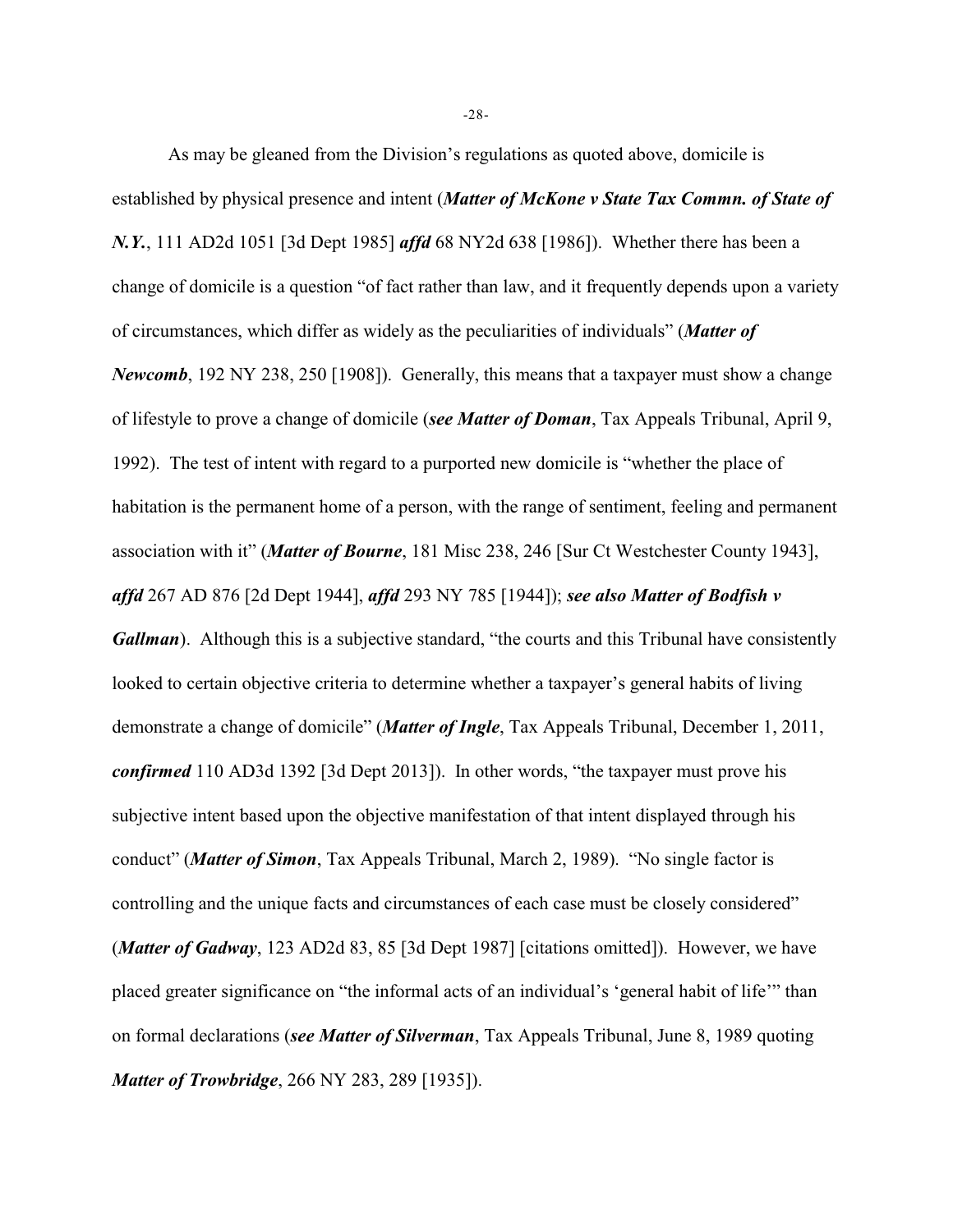Although our reasoning differs, we agree with the Administrative Law Judge's conclusion that the Division has met its burden of proof to show that petitioner acquired a domicile in New York City on or before 2014.

To effect a change in domicile, there must be an actual change in residence, coupled with an intent to abandon the former domicile and to acquire another (*Matter of Ingle* citing *Aetna Natl. Bank v Kramer*, 142 App Div 444 [1st Dept 1911]). Moreover, where a taxpayer has two residences, time spent in one location and the accompanying use of the residence in that location may be an important factor in determining domicile (*see Matter of Angelico*, Tax Appeals Tribunal, March 31, 1994; 20 NYCRR 105.20 [d] [4]). Here, petitioner moved to New York from London in 2010 and spent vastly more time in New York than in New Zealand during the 2010 through 2013 period. Petitioner was physically present in New York for a total of 1,118 days during that time (*see* finding of fact 25). He thus made frequent and regular use of his New York residence. In contrast, petitioner spent a total of 38 days (or about 3% of his time) in New Zealand during the same period (*id.*). Such minimal use over this period indicates an abandonment of the Pickwick Parade residence as his domicile. Additionally, although the record does not show petitioner's days spent in New Zealand for years prior to 2010, the record does show that petitioner left New Zealand in 1991 to embark on his business career abroad and did not use his mother's Pickwick Parade house as his primary residence at any point thereafter. We note that petitioner testified that he received mail at the Pickwick Parade address, but we discount that testimony considering that petitioner was so infrequently present there before 2014. We note also, as did the Administrative Law Judge, that petitioner used other addresses as his mailing addresses while living abroad (*see* findings of fact 7 and 16).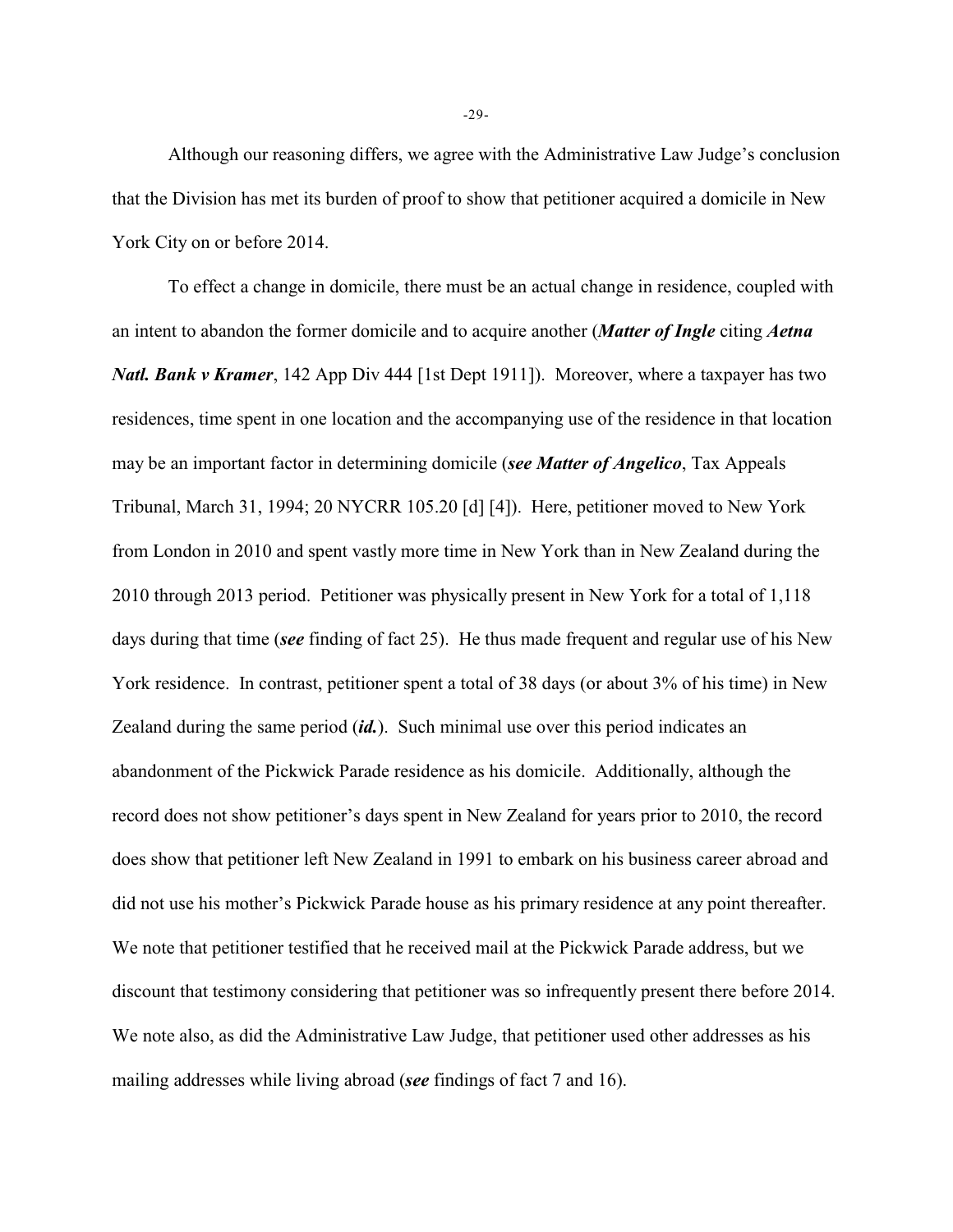That petitioner spent so much time in New York during the 2010 through 2013 period is not surprising considering that his employment and, later, his investment activity were centered there. The location of business activity is also important indicator of domicile (*Matter of Kartiganer*, Tax Appeals Tribunal, October 17, 1991, *confirmed* 194 AD2d 879 [3d Dept 1993]). Petitioner moved to New York to become president of Creditex. He remained so employed until October 31, 2012. He then chose to commence his new career as a private investor in New York. In explaining why he remained there, petitioner cited the many entrepreneurs he had met as president of Creditex as well as New York's favorable environment for start-up businesses (*see* finding of fact 17). In addition to investing in startups, petitioner made investments in three New York City apartments during the 2012-2013 period (*id*.). His continuing presence in New York following his separation from Creditex was thus no longer "a function of his employer's needs," but was, rather, indicative of an intent to be domiciled in New York (*Matter of Bernbach v State Tax Commn.*, 98 AD2d 559, 563 [3d Dept 1984]). We note further that petitioner's 2013 pre-investment due diligence work on Avanti, the New Zealand finance company, is his only New Zealand-connected business activity during the 2010-2013 period (*see* finding of fact 27) and that such activity is far outweighed by his New York business connections.

Additionally, petitioner obtained a green card, or permanent U.S. resident status, in 2012 (*see* finding of fact 11). He did so in order to preserve the option to stay in New York after he left Creditex (*id.*). This circumstance also supports a New York domicile (*see Matter of Mercer v State Tax Commn.*, 92 AD2d 636, 637 [3d Dept 1983] [on question of an asserted domicile change from country to country, temporary versus permanent immigration status is "not without

-30-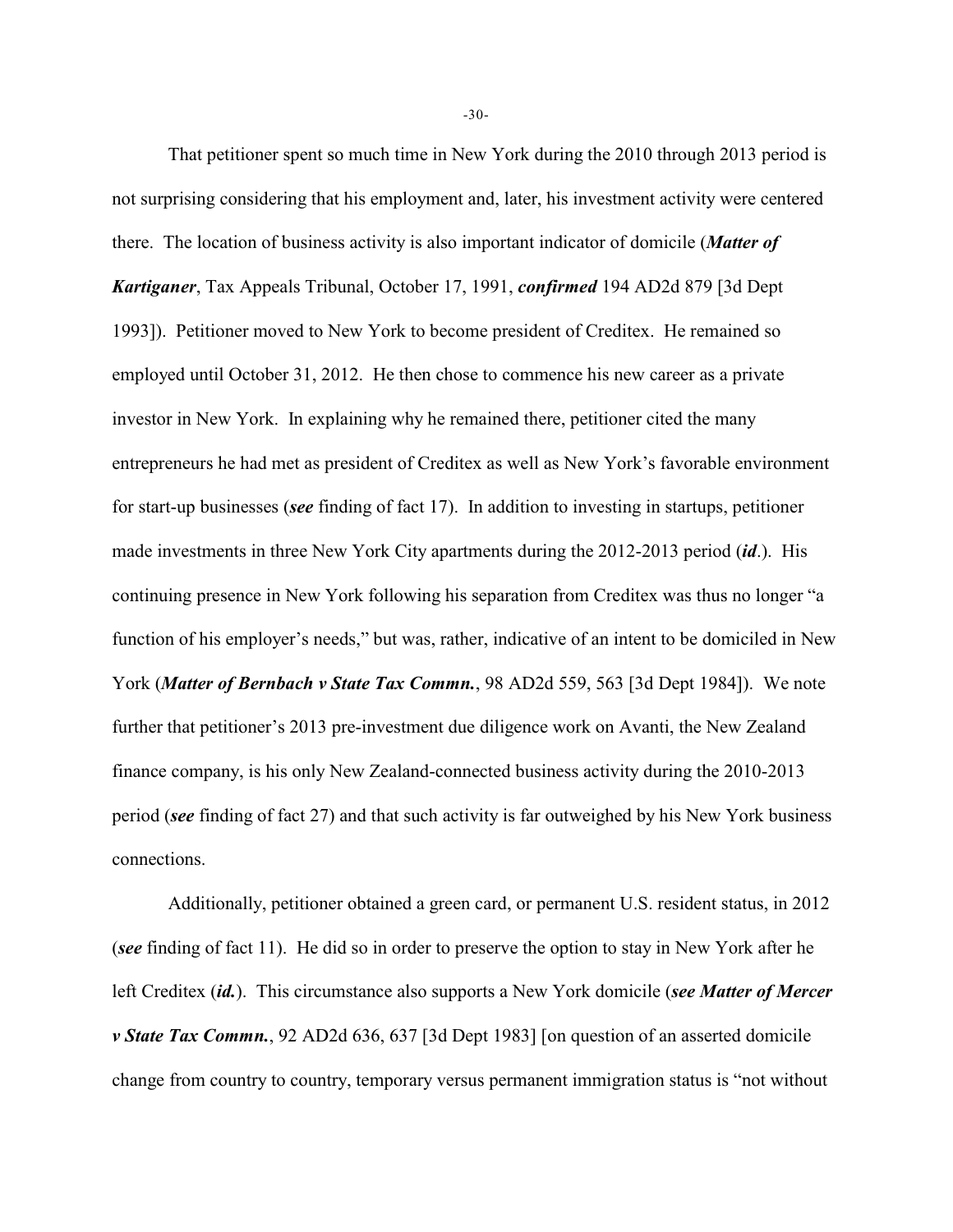significance"]; *see also Matter of Bodfish v Gallman* 50 AD2d at 459 [temporary immigration status a factor in holding against acquisition of a foreign domicile]).

Further, where a taxpayer maintains two residences, ownership of a residence may indicate a stronger tie to that location for domicile purposes than non-ownership (*see Matter of Wiesen*, Tax Appeals Tribunal, September 13, 2018). Here, petitioner owned a substantial residence in New York during the 2010 through 2013 period (*see* finding of fact 12). Although he contributed to the upkeep and maintenance of the Pickwick Parade residence (*see* finding of fact 21), he neither owned nor leased that property nor any other real property in New Zealand during this period.

The location of family and near and dear items are also factors in determining domicile (*Matter of Buzzard*, Tax Appeals Tribunal, February 18, 1993, *confirmed* 205 AD2d 852 [3d Dept 1994]; *Matter of Campaniello*, Tax Appeals Tribunal, July 21, 2016, *confirmed* 161 AD3d 1320 [3d Dept 2018], *lv denied* 32 NY3d 913 [2019]). During the 2010 through 2013 period, petitioner's mother and brother lived in New Zealand and items such as his mother's paintings and family photos were located there (*see* finding of fact 21).

While the family ties and near and dear factors support a finding of a New Zealand domicile for petitioner for the 2010 through 2013 period, in our view, they are offset by the other relevant factors in the record, as discussed above. Accordingly, we find that, although petitioner's emotional ties to New Zealand may have imbued in him a "floating intent to return to [New Zealand] at some future and indefinite time," his time spent in New York, his business interests there and his immigration status indicate "an intention of remaining [in New York] for an indefinite time" (*Matter of McKone v State Tax Commn. of State of N.Y.* (111 AD2d at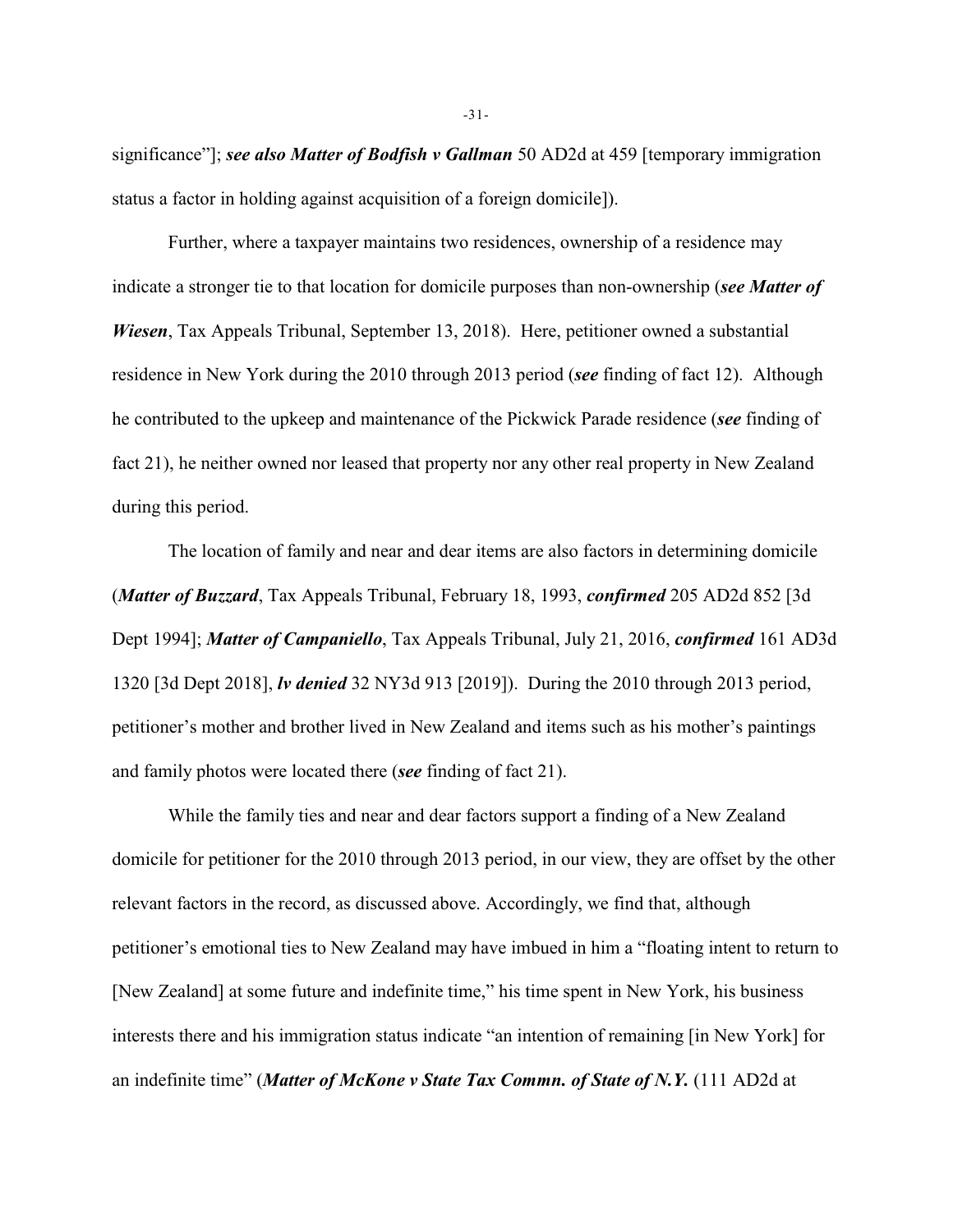1052, quoting 28 C J S Domicile § 11, at 19 [1941]). Indeed, petitioner's continuing presence in New York following his departure from Creditex also runs contrary to the claim made in his arguments on exception that once he achieved financial independence, he could return to life in New Zealand. Petitioner testified that he had achieved such financial independence when Creditex was sold to ICE in 2008. He subsequently served as president of Creditex for two years and then remained in New York to begin his new career as a private investor. This sequence of events is additional evidence that returning to New Zealand was not a priority for petitioner before 2014.

Pursuant to the foregoing discussion, we conclude that petitioner acquired a New York domiciliary in 2013; that is, following his separation from Creditex, his acquisition of a green card and his commencement of his new career as a private investor in New York.

We note here that the Administrative Law Judge found that petitioner became domiciled in New York in 2010. This difference in opinion is not significant to the outcome of this case, however, because the issue presented is whether petitioner was domiciled in New York or New Zealand in 2014. So long as the Division has established that petitioner acquired a New York domicile before 2014, then the burden shifts to petitioner to prove that he became a New Zealand domiciliary in that year.

Our disagreement with the Administrative Law Judge as to when petitioner became domiciled in New York stems from a difference of opinion regarding the proper weight to be accorded petitioner's 2010 New York income tax returns. Given the Division's burden of proof on the issue of petitioner's domicile change from New Zealand to New York, we find that petitioner's use of forms IT-203 and IT-360.1 to file his 2010 returns is insufficient to establish

-32-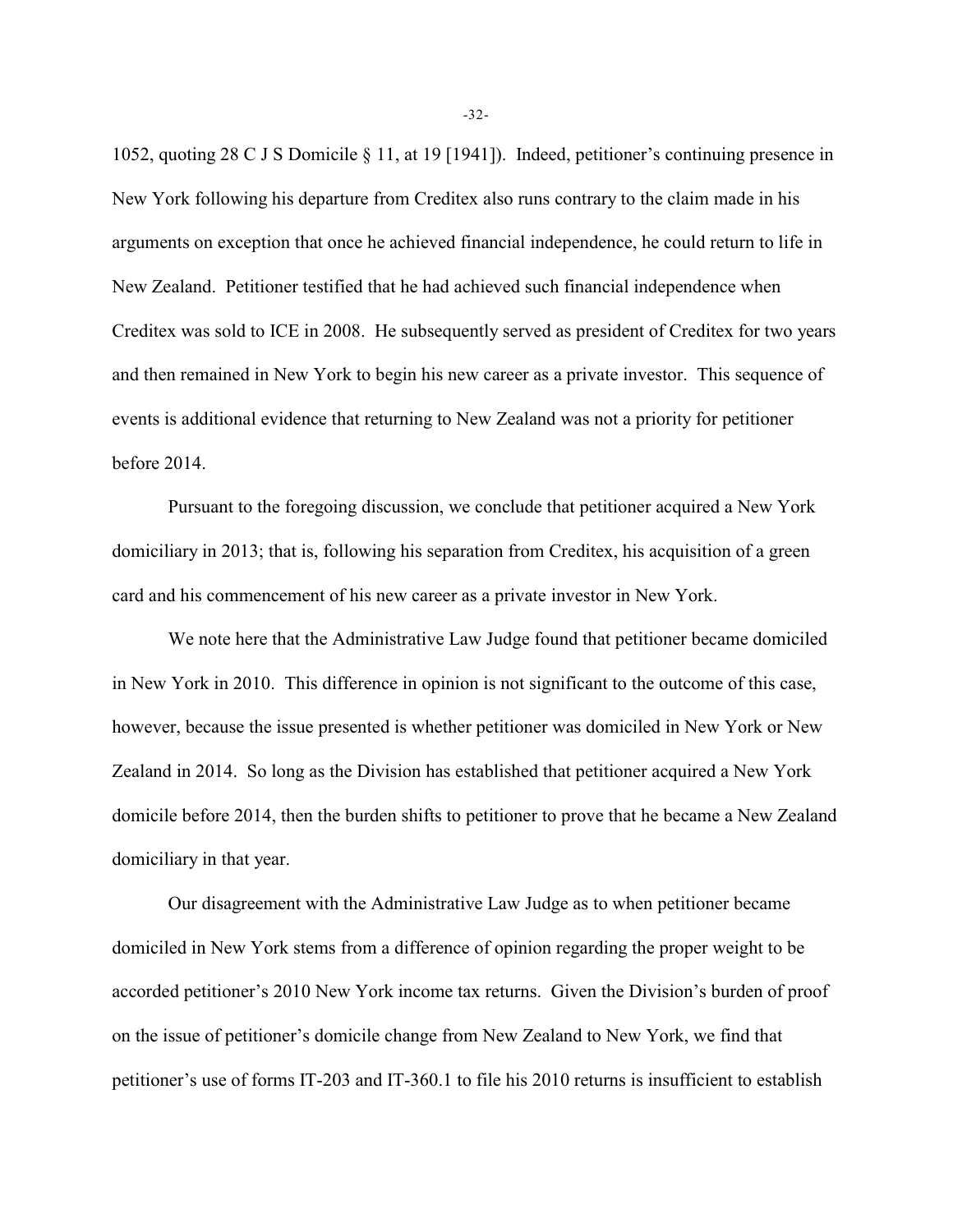that petitioner became a New York domiciliary as of June 14, 2010. While we fully agree with the statement in *Matter of Vogt v Tully* (53 NY2d 580 [1981]), cited in the determination, that "an admission as to tax consequences . . . if made by a taxpayer or on his behalf might be binding on him and might therefore properly be made the predicate for the imposition of tax liability" (53 NY2d at 588-89), we find that petitioner's filing of forms IT-203 and IT-360.1 for 2010 does not, by itself, constitute an admission that he was a New York domiciliary. Such forms use the term resident, not domicile, and petitioner admits that he was a New York resident in 2010, albeit a statutory resident as defined in Tax Law  $\S$  605 (b) (1) (B). While the instructions to form IT-360.1 do refer to domicile, the record lacks any evidence of either petitioner's or his 2010 tax preparer's understanding of that form. Mindful of the Division's burden of proof on this issue, we find that petitioner's 2010 filings were ambiguous and thus did not clearly admit a New York domicile (*cf*. *Matter of Zinn v Tully*, 77 AD2d 725 [3d Dept 1980], *revd on dissenting opn below* 54 NY2d 713 [1981] [where petitioners claimed to be nonresidents, filing of resident returns "clearly" indicated New York residency]).

We observe that petitioner's arguments regarding the sufficiency of the auditor's affidavit and the credibility of the auditor are academic considering that our decision in this matter places little weight on that document. We nevertheless observe that, contrary to petitioner's contentions, the determination does not simply rely on the affidavit, but rather relies on the entirety of the record, including the audit file and uncontested facts regarding petitioner's days spent in New York and elsewhere; petitioner's real estate purchases; petitioner's employment history; petitioner's investments; and petitioner's immigration status. We further observe that petitioner's arguments regarding the affidavit's credibility are misguided. The affidavit appears

-33-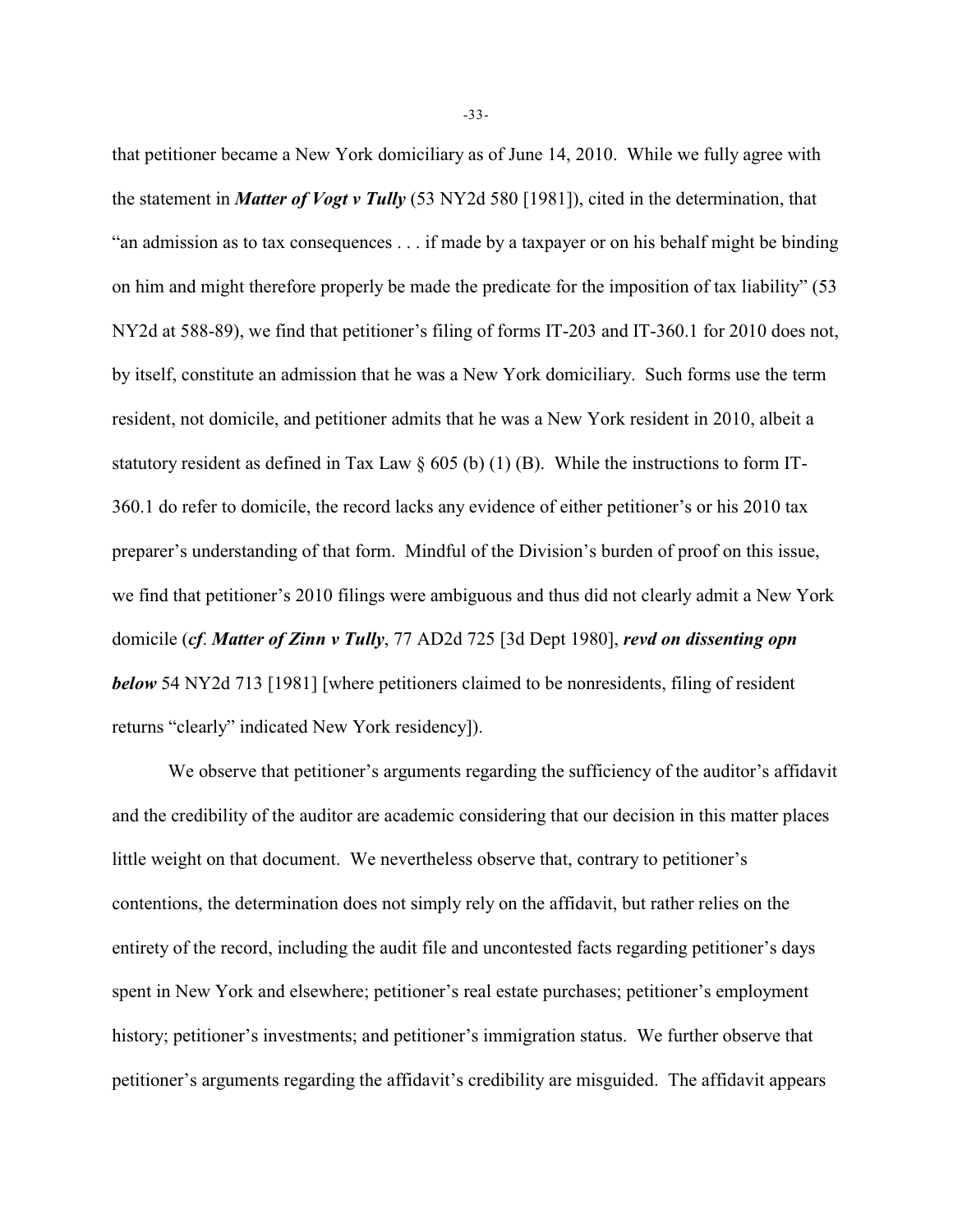to serve two purposes. First, it provides a foundation for the Division's introduction in evidence of petitioner's 2010 New York return documents, the authenticity of which are uncontested. Second, it states the Division's position regarding one consequence of petitioner's 2010 New York tax filings, i.e., that petitioner was self-reporting as a part-year resident and was thus a domiciliary of New York as of the date of his move. Although petitioner disagrees with this interpretation, he does not dispute that this interpretation represents the Division's position in this matter.

Although we have placed little weight on the auditor's affidavit in this decision, we note for the record our concern with the conduct of the Division in not providing petitioner with notice in advance of the hearing of its intention to introduce into evidence the affidavit of the auditor. While it was incumbent on petitioner to subpoena the auditor if he wished to have the auditor's testimony in the record (*Matter of Flanagan*, Tax Appeals Tribunal, June 14 1990), especially as petitioner was aware the auditor was not listed on the Division's hearing memorandum as a witness, petitioner could not make an informed decision on whether to subpoena the auditor without knowing about the affidavit. Having noted our concern, as petitioner did not request an adjournment in order to subpoena the auditor during the hearing, we have no issue to consider on exception.

We now turn to the issue of whether petitioner has met his burden of proof to establish that he changed his domicile from New York to New Zealand in 2014.

There is no dispute that the death of petitioner's mother in mid-March 2014 was a lifechanging event for him. He traveled to New Zealand upon learning of her terminal illness in January 2014 and remained there until late April. Petitioner's mother's death kindled in him a

-34-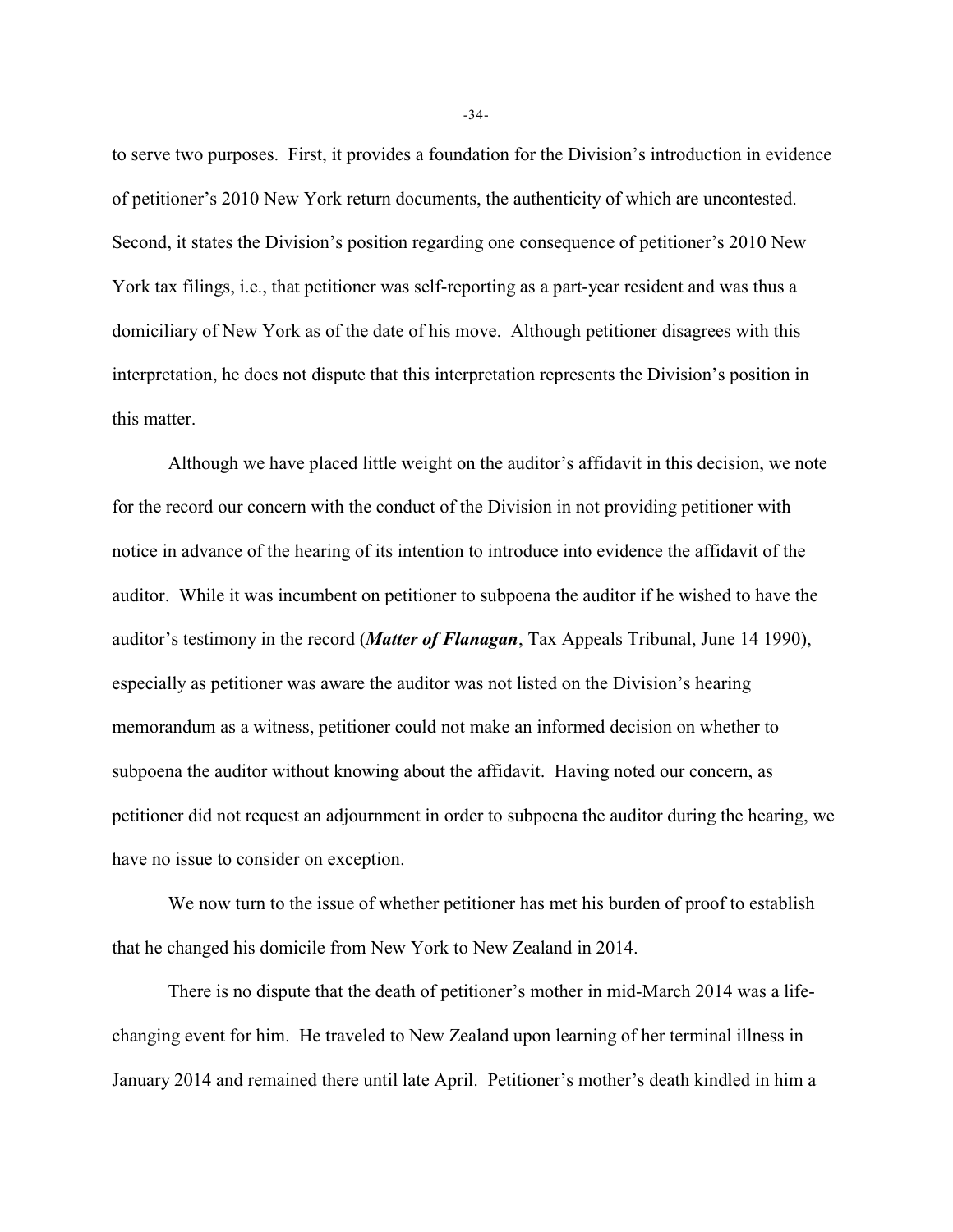desire to spend more time with his father and his extended family in New Zealand.<sup>5</sup> Consistent with this desire, petitioner purchased the Lombard Street residence in Auckland in March 2014. Petitioner keeps his mother's paintings, which had been in the Pickwick Parade residence, on the walls of his Lombard Street residence. He keeps other family heirlooms, including family photos and books about the family, there as well. The family ties and near and dear factors thus continue to support a finding of a New Zealand domicile for petitioner in 2014.

 With the purchase of the Lombard Street apartment, petitioner owned a residence in both New York and New Zealand. Both are relatively high-end apartments, similar in size and cost. Each offers the unique advantages of its particular setting, including, for the Lombard Street apartment, the opportunity for petitioner to enjoy water sports (*see* findings fact 12 and 22). He also kept an automobile there. Petitioner's purchase of the Lombard Street apartment indicates a stronger tie to New Zealand in 2014 than his use of his mother's house during the 2010-2013 period. Although petitioner testified that the Laight Street apartment felt like a luxury hotel and the Lombard Street apartment felt like home (*see* finding of fact 22), we discount this testimony as self-serving. We do so considering that petitioner spent so much time at the Laight Street apartment during 2010 through 2013 (*see* finding of fact 25) and considering the description of that apartment in the "New Zealand Home" magazine article (*see* finding of fact 12 [the renovation "has produced a home with warmth and character, one that suits the owner's tastes and lifestyle"]). We thus find that petitioner's two 2014 residences were comparable. As noted previously, where, as here, a taxpayer has two residences, length of time spent at each

-35-

 $<sup>5</sup>$  Regarding petitioner's desire to spend more time with loved ones, we note that petitioner did not testify as</sup> to whether he was involved in a long-term relationship in 2014 (*see* finding of fact 28). Hence, petitioner's current relationship is not a factor in our analysis.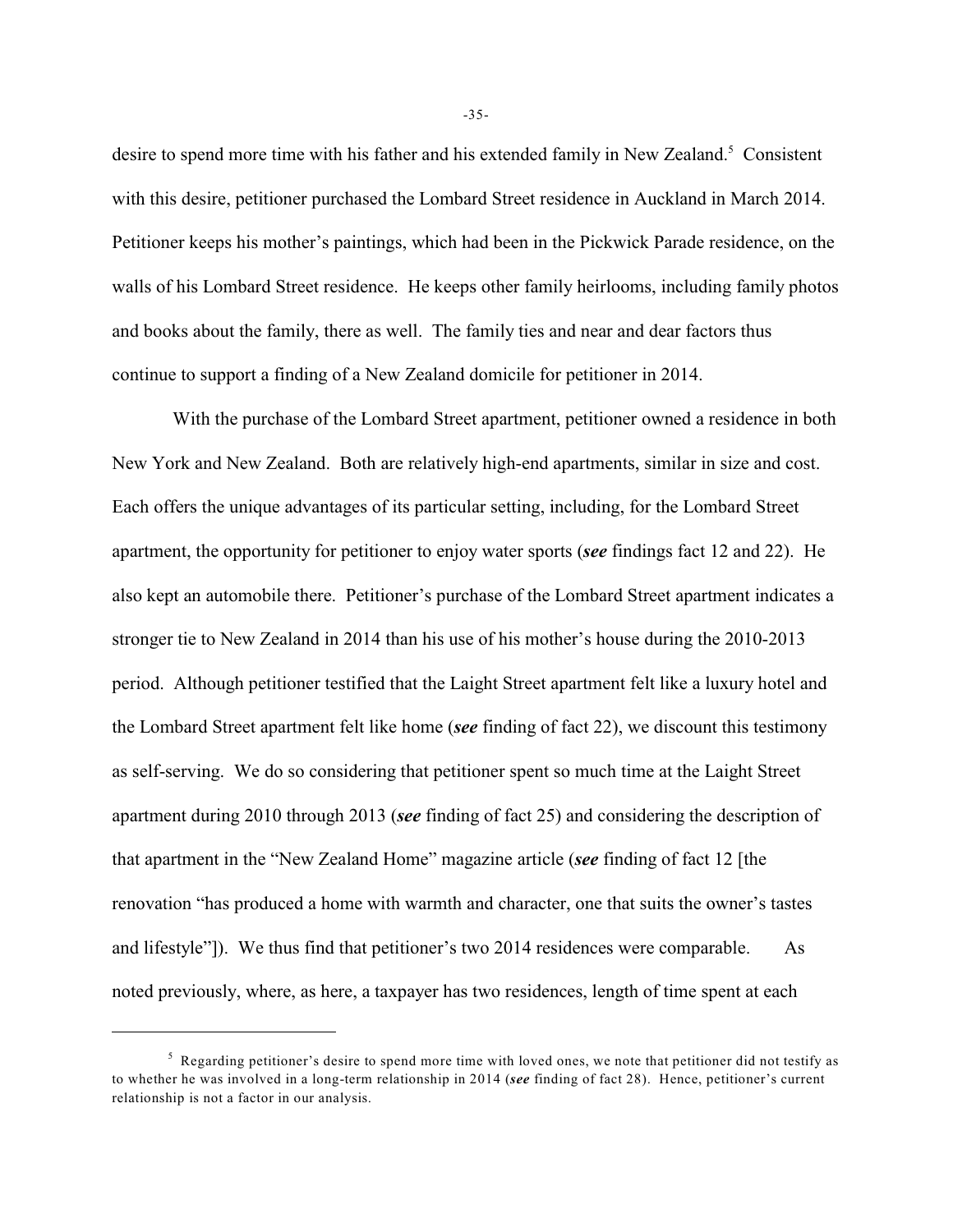location may be an important factor in determining domicile (*see Matter of Angelico*; 20 NYCRR 105.20 [d] [4]). As the Administrative Law Judge observed, petitioner spent almost as many days in New York (102) during 2014 as in New Zealand (130). Such a relatively close day count does not support a finding that petitioner abandoned his New York domicile (*see Matter of Gray*, Tax Appeals Tribunal, May 25, 1995, *confirmed* 235 AD2d 641 [3d Dept 1997][145 days in New York deemed "almost as much" as 183 days in new claimed domicile]). Petitioner's 2015 day count provides less support for petitioner's contention that New Zealand became the "center of gravity" of his life in 2014 (*see* finding of fact 22), as petitioner spent fewer days in New Zealand (94) and more days in New York (227) in 2015 than he did in 2014.

We now compare petitioner's 2014 New York business connections with his 2014 New Zealand business ties. We begin our analysis by noting that the record lacks evidence of the amount of time that petitioner spent managing any of his investments. We also acknowledge that some portion of petitioner's management of his investments could have been done remotely (emails, phone calls, etc.) and some would have necessitated face-to-face contact. The record contains no evidence as to how much time petitioner spent managing his investments either remotely or face to face.

In 2014, petitioner continued his private investing in New York-based start-ups. He also continued to hold the apartments on West  $18<sup>th</sup>$  Street and West  $26<sup>th</sup>$  Street as investments and continued to hold his interest in the condominium on Charles Street, the purchase of which was completed in 2015. Consistent with his interest in new businesses, he also became involved in the New York-based investment club, Tribeca Angels, in 2014. While petitioner's association with this club did not require day-to-day involvement, and, indeed, petitioner's membership in

-36-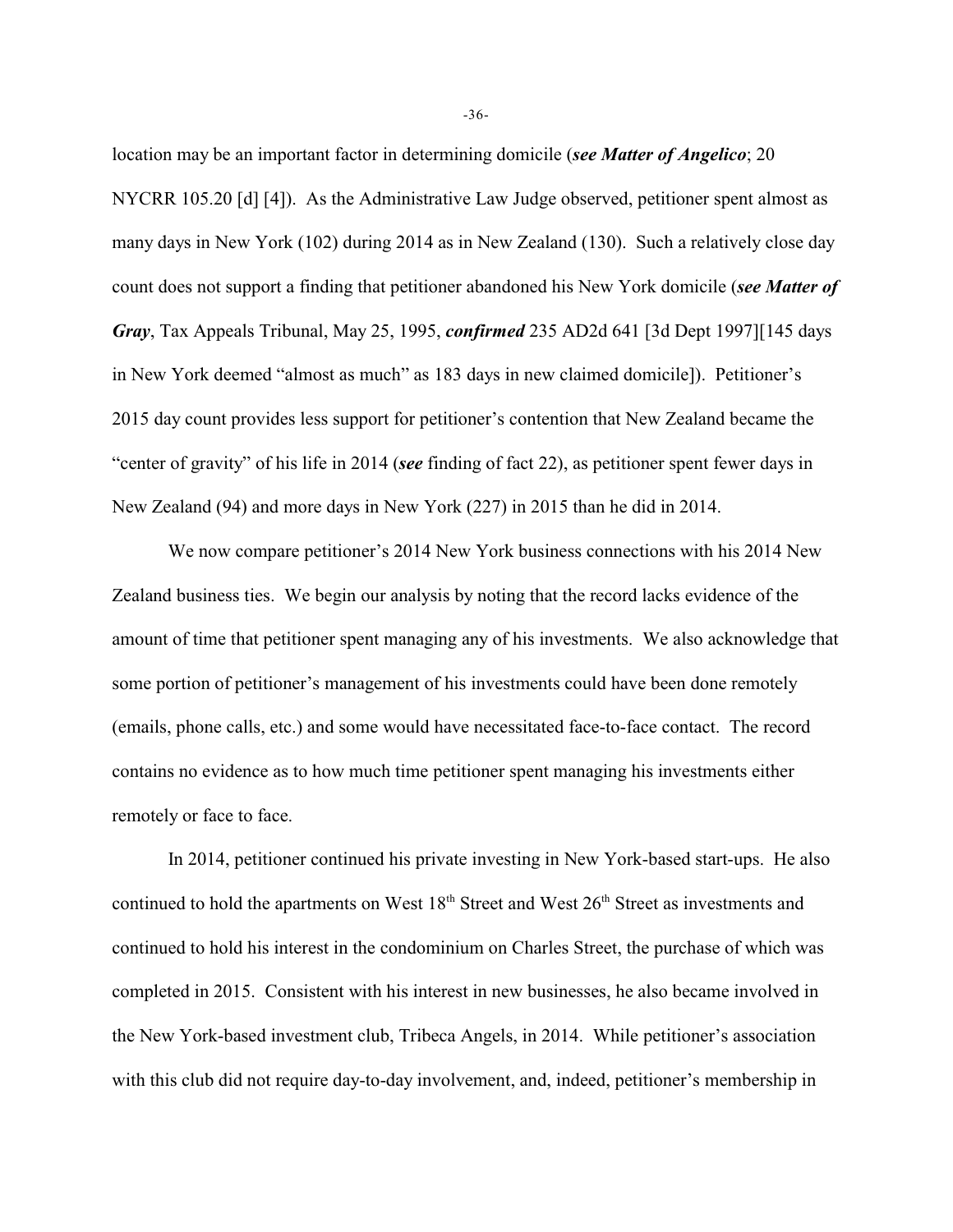the club brought no obligations, he did make some investments in start-ups through the club. Contrary to petitioner's contention, there is no evidence in the record indicating that petitioner made any efforts to wind down his involvement in his New York-based investments in 2014 or in 2015.

On the New Zealand side, the record shows that petitioner did due diligence work on Avanti, the New Zealand finance company, in 2013 and 2014. While petitioner eventually made an investment of several million dollars in Avanti, as the Administrative Law Judge observed, the record does not indicate when he made that investment. There is no evidence that petitioner was involved in any other New Zealand businesses in 2014. He acquired a New Zealand camera store in 2015 and sold it in 2017. He became involved with ICE Angels, a New Zealand-based "Angel" investment group, but the date of such involvement is not in the record.

Petitioner's other investments noted in the record provide little support to petitioner's claim of a New Zealand domicile. He spent 76 days in California pursuing a real estate investment in 2014 (*see* finding of fact 26). Also during that year, petitioner invested in, and became an unpaid advisor to, Algomi, Inc., a British-based company with a New York office. Petitioner also has an investment in a U.K. company that does animation, but the date of such investment is not in the record. Additionally, petitioner invested in an Australian non-bank finance company called GetCapital in 2017 after conducting his due diligence in 2016, well after the year at issue.

Based on this record, we find that petitioner's business interests did not shift significantly toward New Zealand in 2014. Hence, the business connections factor does not support a change of domicile for that year.

-37-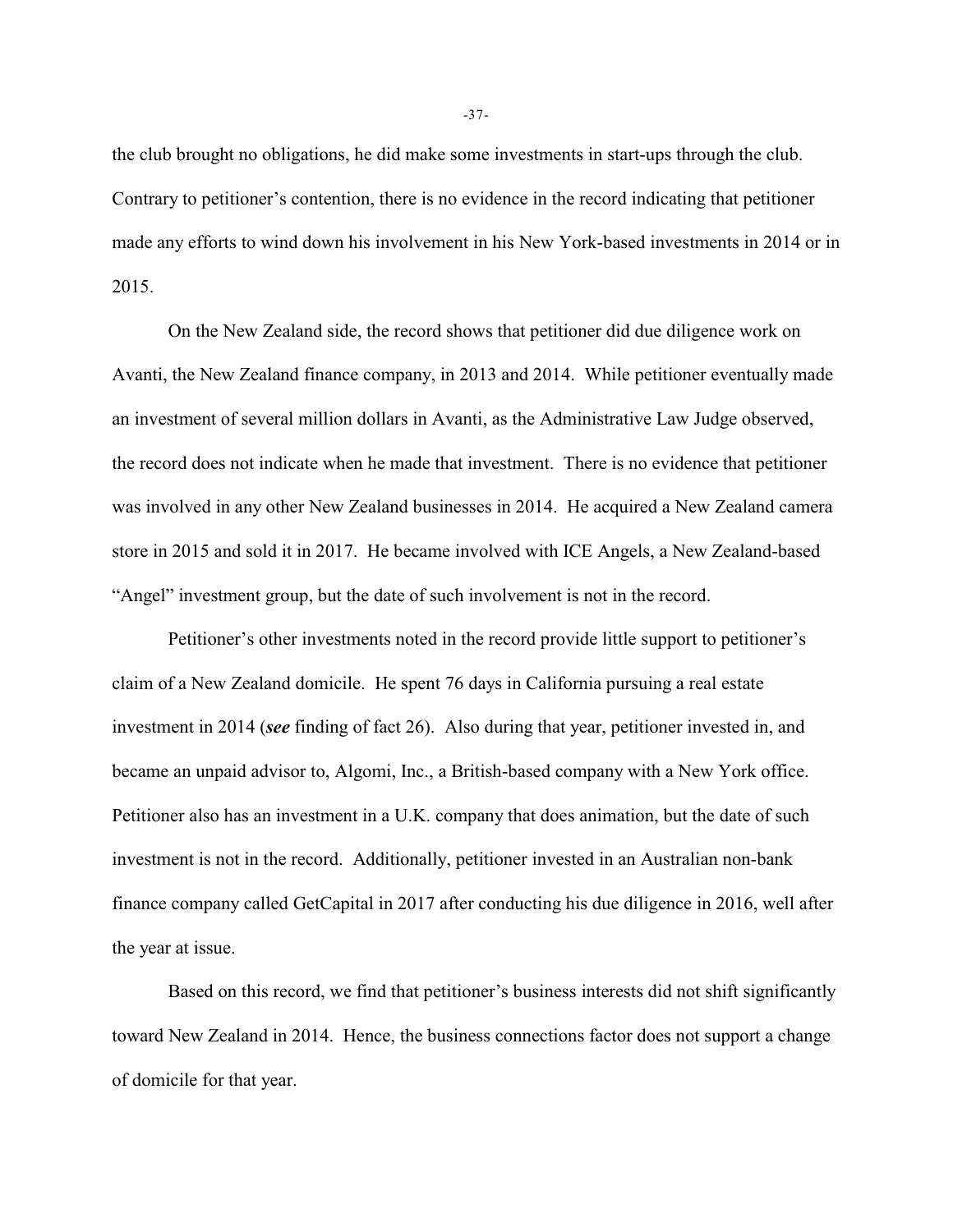Upon consideration of all the relevant factors as discussed above, we find that, although petitioner's life underwent significant changes in 2014, most particularly with the death of his mother and the purchase of the Lombard Street apartment, he continued to maintain significant ties to New York. We thus conclude that petitioner failed to prove, by clear and convincing evidence, that he gave up his New York domicile in 2014 and re-acquired a New Zealand domicile in that year.

The Division imposed negligence and substantial understatement penalties here pursuant to Tax Law §§ 685 (b) (1), (2), and 685 (p). Penalties imposed under Tax Law § 685 (b) must be abated if petitioner shows that no part of the tax deficiency was due to negligence or intentional disregard of the Tax Law. Penalties imposed under Tax Law  $\S$  685 (p) must be waived if petitioner shows reasonable cause for the substantial understatement and that he acted in good faith. We have held that a careful weighing of facts and circumstances is necessary to determine whether "a taxpayer acted with ordinary business care and prudence in attempting to ascertain his tax liability and that penalties should be abated" *Matter of McGaughey* (Tax Appeals Tribunal, March 19, 1998, *confirmed* 268 AD2d 802 [3d Dept 2000]).

Considering the significant changes that petitioner's life underwent in 2014, as discussed, and also considering his historic New Zealand domicile, we find that petitioner was not negligent and that he acted with prudence and in good faith in filing a nonresident return in 2014. We distinguish *Matter of Campaniello*, cited by the Administrative Law Judge in support of the imposition of penalties in which we found that a taxpayer's failure to report New York living quarters on his nonresident returns to be a factor in sustaining penalties. Significantly, however, that case also featured a finding that the petitioner's stated intent to acquire a new domicile

-38-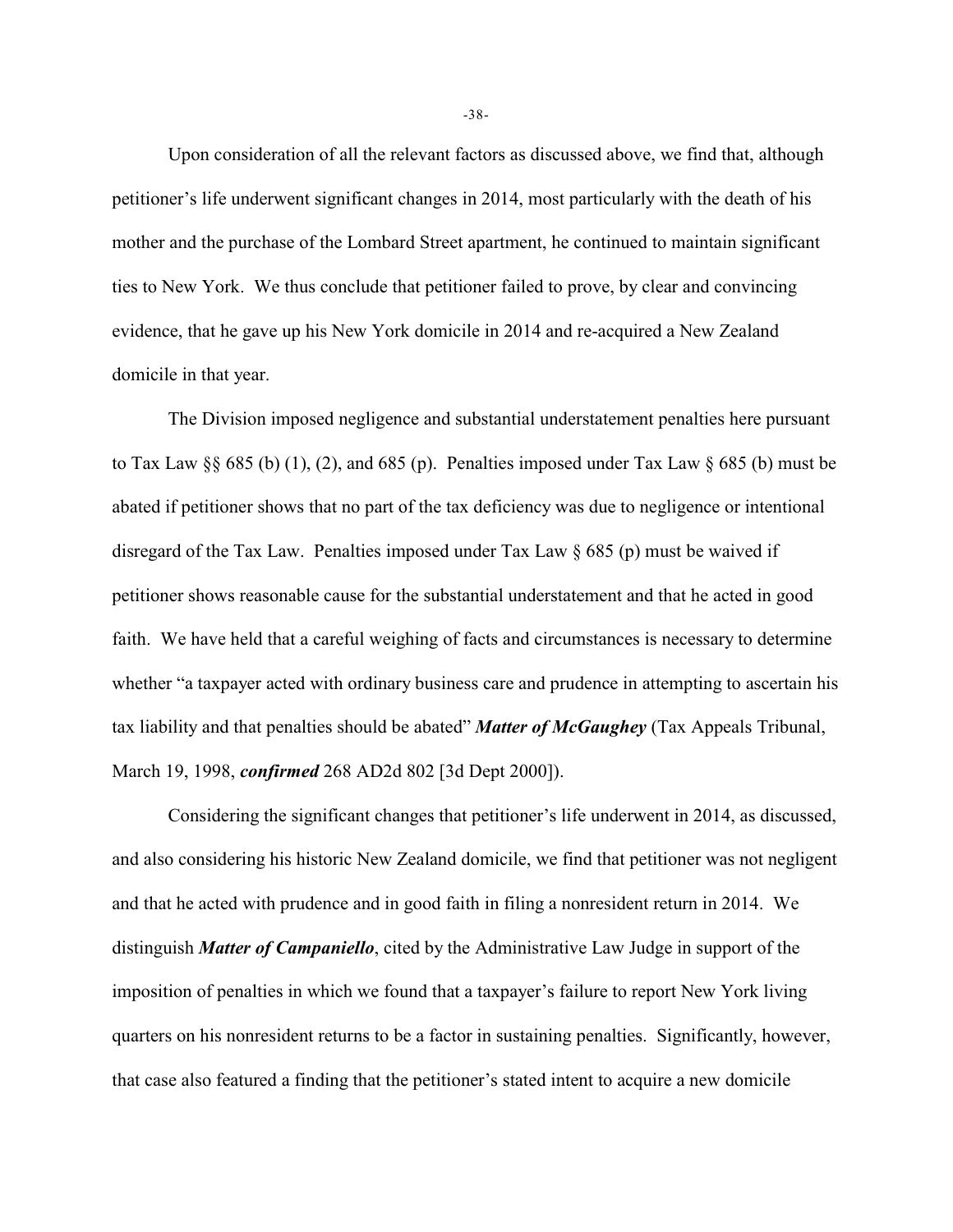lacked credibility. There is no similar finding here. Hence, we do not read bad faith into petitioner's unexplained failure to report his New York residence on this 2014 nonresident return. Accordingly penalties imposed herein are properly canceled.

Accordingly, it is ORDERED, ADJUDGED and DECREED that:

1. The exception of Grant G. Biggar is granted as indicated in paragraph 4 below, but is in all other respects denied;

2. The determination of the Administrative Law Judge is modified as indicated in paragraph 4 below, but is in all other respects affirmed;

3. The petition of Grant G. Biggar is granted as indicated in paragraph 4 below, but is in all other respects denied; and

4. The notice of deficiency dated August 9, 2016 is modified to the extent that penalties asserted therein are canceled.